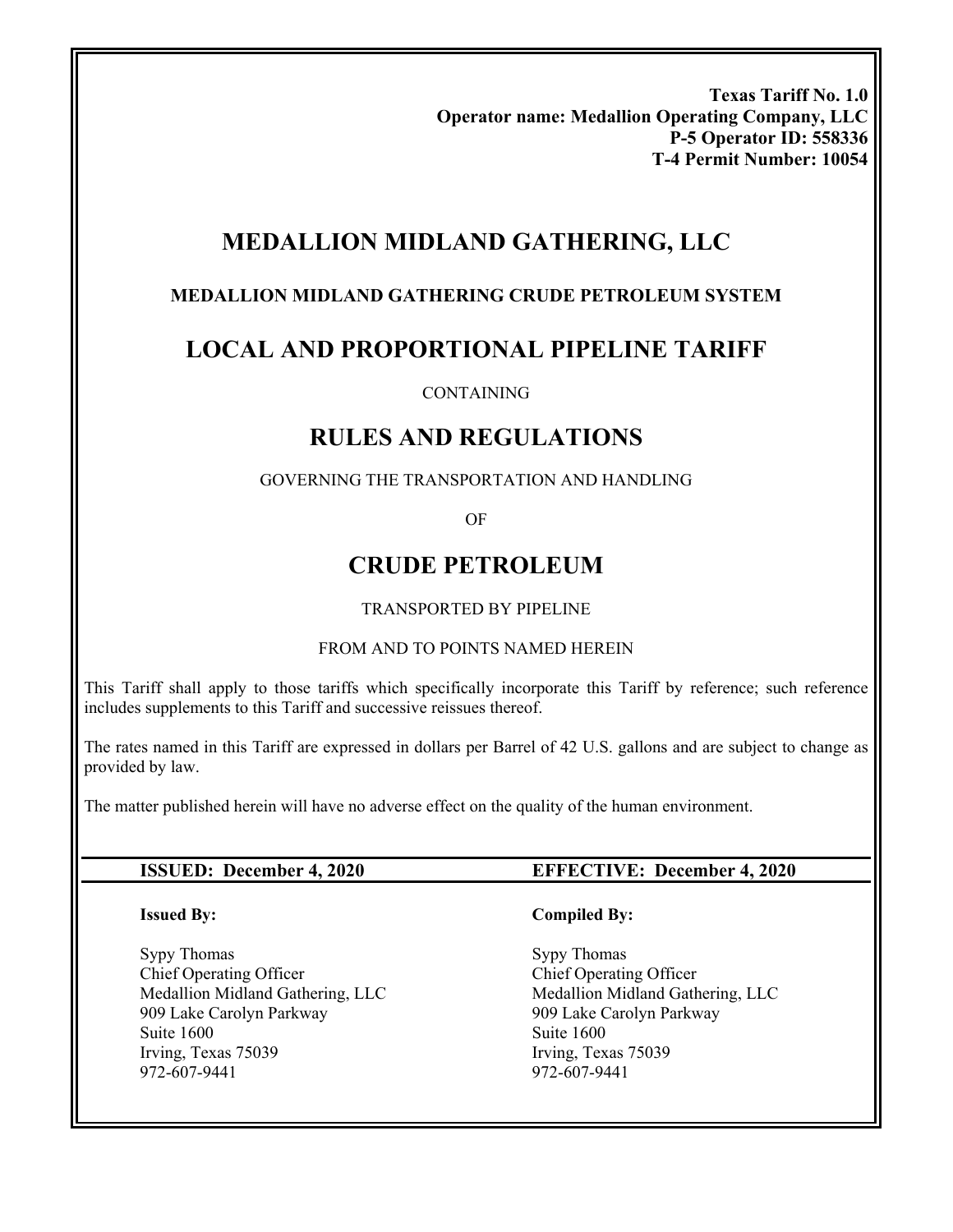# **GENERAL RULES AND REGULATIONS**

#### **TABLE OF CONTENTS**

## **SECTION I**

|                                                                                                                                | Page 4 |
|--------------------------------------------------------------------------------------------------------------------------------|--------|
|                                                                                                                                | Page 4 |
| <b>Rule 3. "Barrel" Defined</b>                                                                                                | Page 4 |
|                                                                                                                                | Page 5 |
|                                                                                                                                | Page 5 |
|                                                                                                                                | Page 5 |
|                                                                                                                                | Page 5 |
| <b>Rule 8. Gathering Charges</b>                                                                                               | Page 5 |
|                                                                                                                                | Page 5 |
| <b>Rule 10. Delivery and Demurrage</b>                                                                                         | Page 6 |
|                                                                                                                                | Page 6 |
| <b>Rule 12. Notice of Claim</b>                                                                                                | Page 7 |
|                                                                                                                                | Page 7 |
|                                                                                                                                | Page 7 |
|                                                                                                                                | Page 7 |
|                                                                                                                                | Page 7 |
|                                                                                                                                | Page 7 |
| Rule 18. Receipt and Delivery - Necessary Facilities For manual control of the Receipt and Delivery - Necessary Facilities For | Page 8 |
|                                                                                                                                | Page 8 |

## **SECTION II**

|                                                                   | Page 9  |
|-------------------------------------------------------------------|---------|
|                                                                   | Page 12 |
| Rule 22 – Crude Petroleum Quality Specifications and Restrictions | Page 12 |
|                                                                   | Page 14 |
|                                                                   | Page 14 |
|                                                                   | Page 14 |
|                                                                   | Page 14 |
|                                                                   | Page 15 |
|                                                                   | Page 15 |
|                                                                   | Page 16 |
|                                                                   | Page 16 |
|                                                                   | Page 16 |
|                                                                   | Page 18 |
|                                                                   | Page 18 |
|                                                                   | Page 18 |
|                                                                   | Page 19 |
|                                                                   | Page 19 |
|                                                                   |         |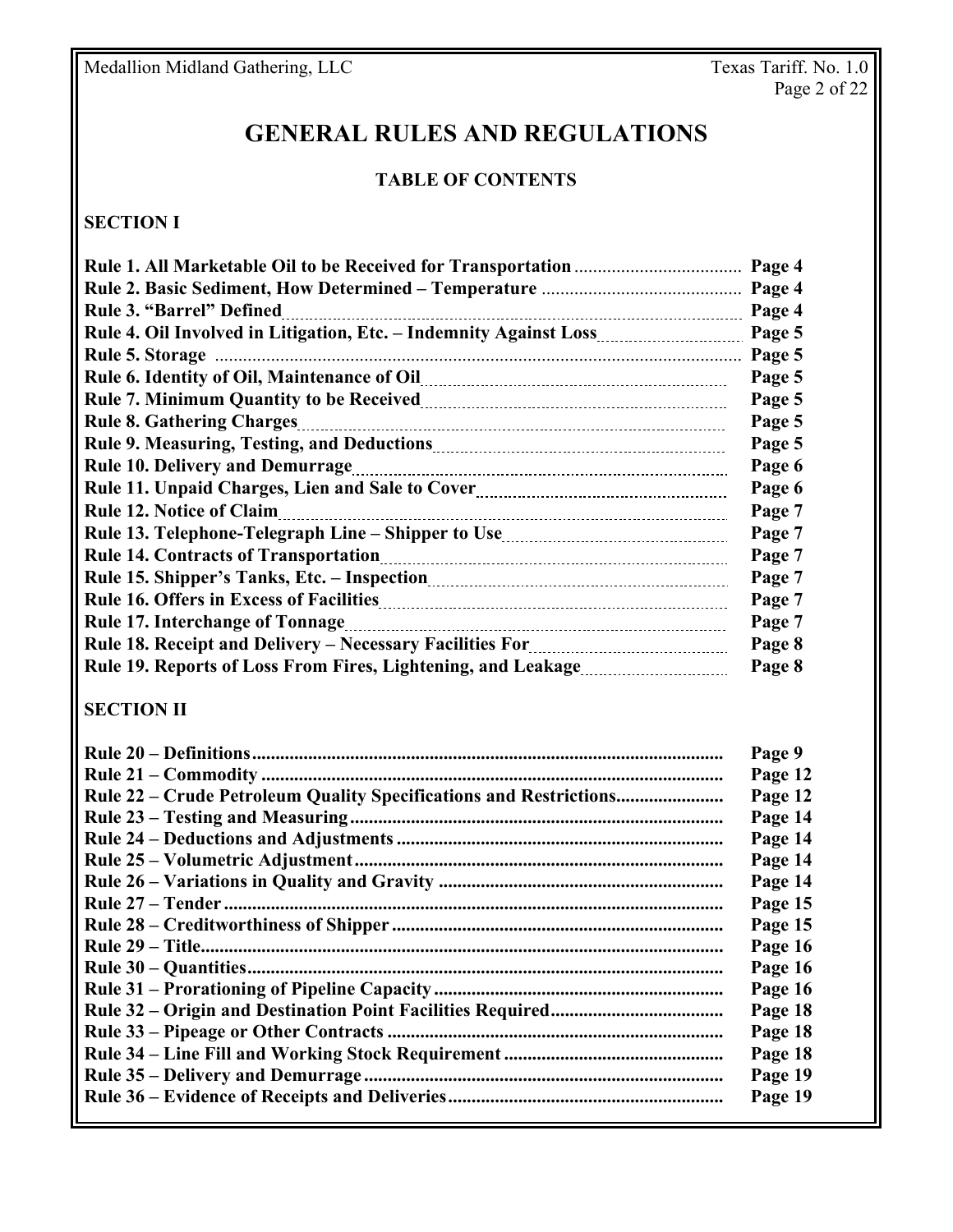| Page 19 |
|---------|
| Page 19 |
| Page 21 |
| Page 21 |
| Page 21 |
| Page 22 |
| Page 22 |
| Page 22 |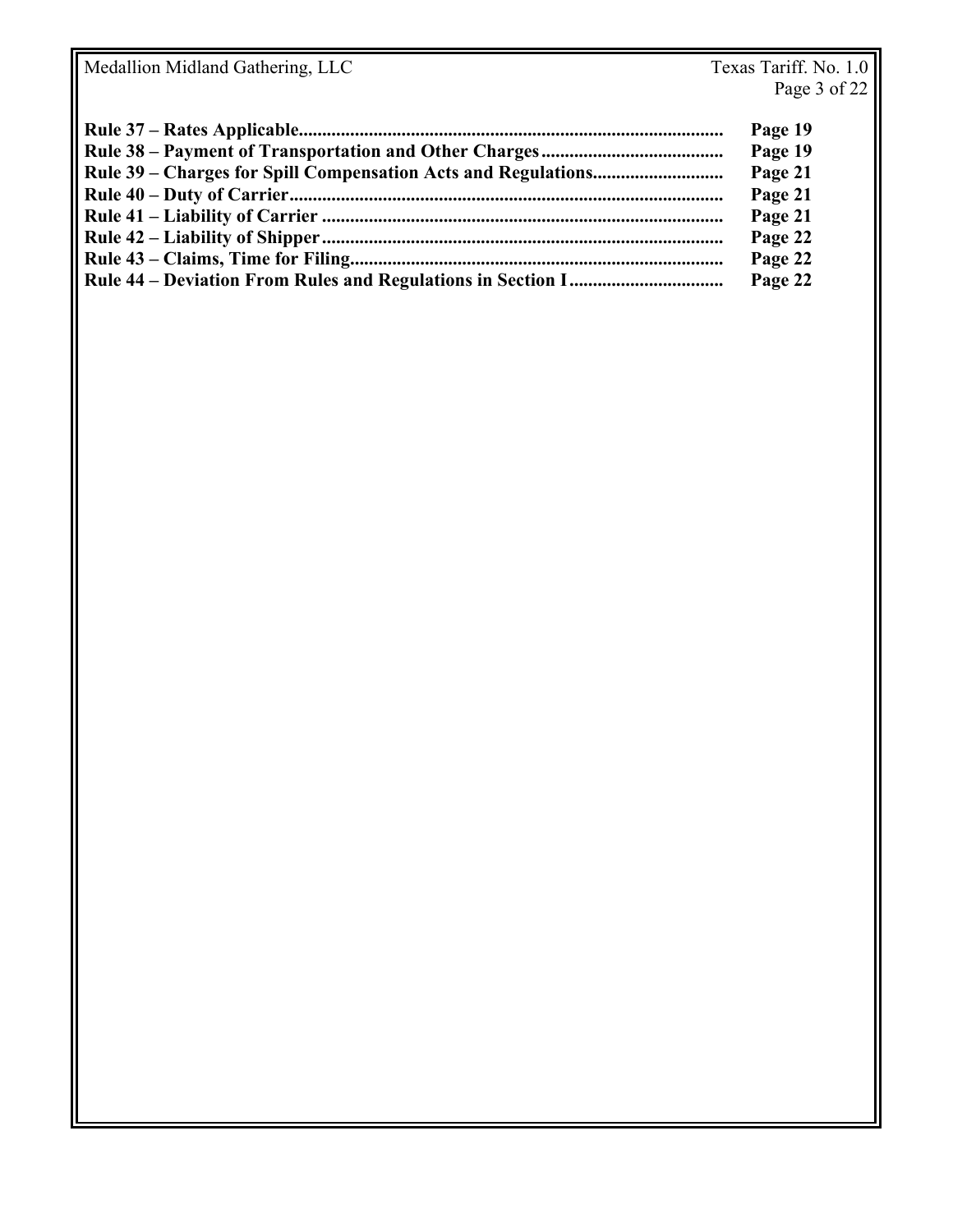# **GENERAL RULES AND REGULATIONS**

## **GENERAL APPLICATION**

Carrier provides transportation of Crude Petroleum between the Origin Points and Destination Points provided under this Tariff's terms and conditions.

# **SECTION I**

## **RULES AND REGULATIONS OF RAILROAD COMMISSION OF TEXAS RULE 3.71, PIPELINE TARIFFS**

#### **RULE 1 – ALL MARKETABLE OIL TO BE RECEIVED FOR TRANSPORTATION**

By the term "marketable oil" is meant any crude petroleum adapted for refining or fuel purposes, properly settled and containing not more than two percent (2%) of basic sediment, water, or other impurities above a point six (6) inches below the pipeline connection with the tank. Pipelines shall receive for transportation all such "marketable oil" tendered; but no pipeline shall be required to receive for shipment from any one (1) person an amount exceeding three thousand (3,000) barrels of petroleum in any one (1) day; and, if the oil tendered for transportation differs materially in character from that usually produced in the field and being transported therefrom by the pipeline, then it shall be transported under such terms as the shipper and the owner of the pipeline may agree or the commission may require. [Amended by Rules 22 and 23 in Section II below].

#### **RULE 2 – BASIC SEDIMENT, HOW DETERMINED – TEMPERATURE**

In determining the amount of sediment, water, or other impurities, a pipeline is authorized to make a test of the oil offered for transportation from an average sample from each such tank, by the use of centrifugal machine, or by the use of any other appliance agreed upon by the pipeline and the shipper. The same method of ascertaining the amount of the sediment, water, or other impurities shall be used in the delivery as in the receipt of oil. A pipeline shall not be required to receive for transportation, nor shall consignee be required to accept as a delivery, any oil of a higher temperature than ninety degrees Fahrenheit (90° F), except that during the summer oil shall be received at any atmospheric temperature, and may be delivered at like temperature. Consignee shall have the same right to test the oil upon delivery at destination that the pipeline has to test before receiving from the shipper. [Amended by Rule 22 in Section II below].

## **RULE 3 – "BARREL" DEFINED**

For the purpose of these Section I Rules, a "barrel" of crude petroleum is declared to be forty-two (42) gallons of 231 cubic inches per gallon at sixty degrees Fahrenheit (60° F).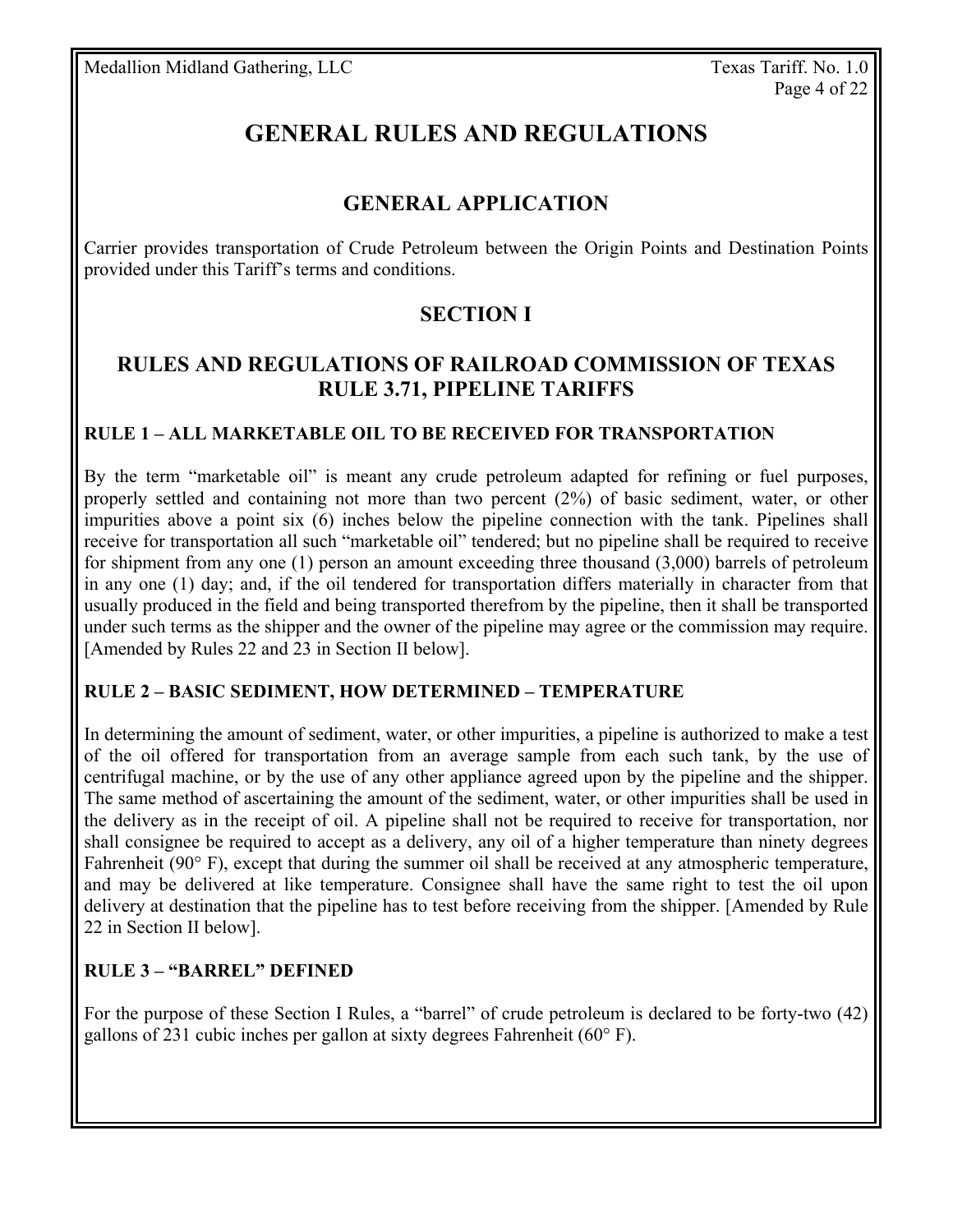## **RULE 4 – OIL INVOLVED IN LITIGATION, ETC. -- INDEMNITY AGAINST LOSS**

When any oil offered for transportation is involved in litigation, or the ownership is in dispute, or when the oil appears to be encumbered by lien or charge of any kind, the pipeline may require of shippers an indemnity bond to protect it against all loss. [Amended by Rule 29 in Section II below]

## **RULE 5 – STORAGE**

Each pipeline shall provide, without additional charge, sufficient storage such as is incidental and necessary to the transportation of oil, including storage at destination or so near thereto as to be available for prompt delivery to destination point, for five (5) days from the date of order of delivery at destination. [Amended by Rule 32 in Section II below]

#### **RULE 6 – IDENTITY OF OIL, MAINTENANCE OF OIL**

A pipeline may deliver to consignee either the identical oil received for transportation, subject to such consequence of mixing with other oil as are incident to the usual pipeline transportation or it may make delivery from its common stock at destination; provided, if this last be done, the delivery shall be of substantially like kind and market value. [Amended by Rule 26 in Section II below]

#### **RULE 7 – MINIMUM QUANTITY TO BE RECEIVED**

A pipeline shall not be required to receive less than one (1) tank carload of oil when oil is offered for loading into tank cars at destination of the pipeline. When oil is offered for transportation for other than tank car delivery, a pipeline shall not be required to receive less than five hundred (500) barrels. [Amended by Rule 30 in Section II below]

#### **RULE 8 – GATHERING CHARGES**

Tariffs to be filed by a pipeline shall specify separately the charges for gathering of the oil, for transportation, and for delivery.

#### **RULE 9 – MEASURING, TESTING, AND DEDUCTIONS (REFERENCE SPECIAL ORDER NUMBER 20-63,098 EFFECTIVE JUNE 18, 1973) [Amended by Rules 22, 23, 24, and 25 in Section II below]**

- a. Except as provided in subparagraph (b) of this paragraph, all crude oil tendered to a pipeline shall be gauged and tested by a representative of the pipeline prior to its receipt by the pipeline. The shipper may be present or represented at the gauging or testing. Quantities shall be computed from correctly compiled tank tables showing 100% of the full capacity of the tanks.
- b. As an alternative to the method of measurement provided in subparagraph (a) of this paragraph, crude oil and condensate may be measured and tested, before transfer of custody to the initial transporter, by: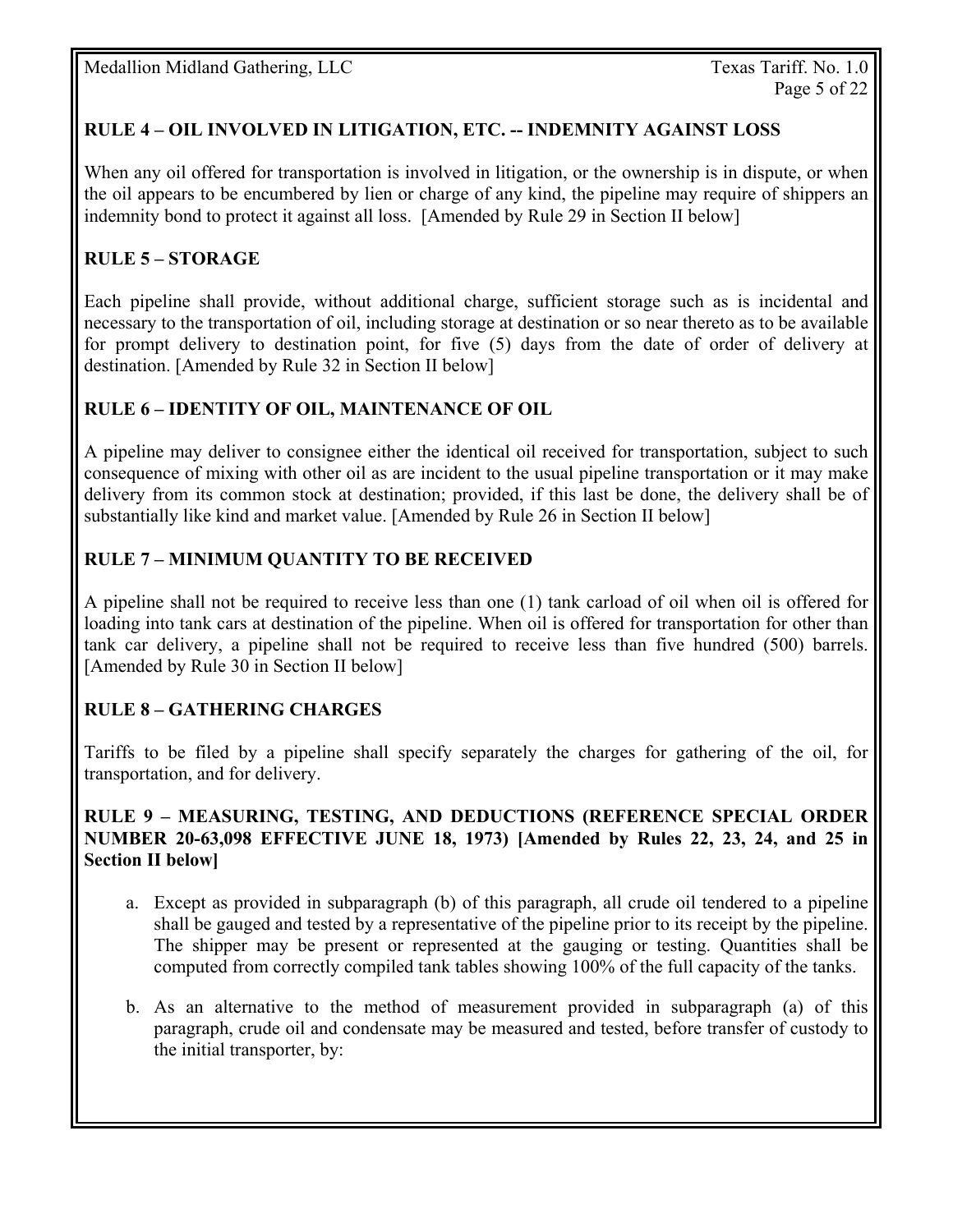- i. Lease automatic custody transfer (LACT) equipment, provided such equipment is installed and operated in accordance with the latest revision of American Petroleum Institute (API) Manual of Petroleum Measurement Standards, Chapter 6.1; or
- ii. Any device or method, approved by the commission or its delegate, which yields accurate measurements of crude oil or condensate.
- c. Adjustments to the quantities determined by the methods described in subparagraphs (a) or (b) of this paragraph shall be made for temperature from the nearest whole number degree to the basis of sixty degrees Fahrenheit ( $60^{\circ}$  F) and to the nearest 5/10 API degree gravity in accordance with the volume correction Tables 5A and 6A contained in API Standard 2540, American Society for Testing Materials 01250, Institute of Petroleum 200, first edition, August, 1980. A pipeline may deduct the basic sediment, water, and other impurities as shown by the centrifugal or other test agreed upon by the shipper and pipeline; and 1.0% for evaporation and loss during transportation. The net balance shall be the quantity deliverable by the pipeline. In allowing the deductions, it is not the intention of the commission to affect any tax or royalty obligations imposed by the laws of Texas on any producer or shipper of crude oil.
- d. A transfer of custody of crude between transporters is subject to measurement as agreed upon by the transporters.

## **RULE 10 – DELIVERY AND DEMURRAGE**

Each pipeline shall transport oil with reasonable diligence, considering the quality of the oil, the distance of transportation, and other material elements, but at any time after receipt of a consignment of oil, upon twenty-four (24) hours' notice to the consignee, may offer oil for delivery from its common stock at the point of destination, conformable to Rule 6, at a rate not exceeding ten thousand (10,000) barrels per day of twenty-four (24) hours. Computation of time of storage (as provided for in Rule 5) shall begin at the expiration of such notice. At the expiration of the time allowed in Rule 5 for storage at destination, a pipeline may assess a demurrage charge on oil offered for delivery and remaining undelivered, at a rate for the first ten (10) days of one-tenth of one cent (\$.001) per barrel; and thereafter at a rate of threefourths of one cent (\$.0075) per barrel, for each day of twenty-four (24) hours or fractional part thereof. [Amended by Rule 35 in Section II below]

## **RULE 11 – UNPAID CHARGES, LIEN AND SALE TO COVER**

A pipeline shall have a lien on all oil to cover charges for transportation, including demurrage, and it may withhold delivery of oil until the charges are paid. If the charges shall remain unpaid for more than five (5) days after notice of readiness to deliver, the pipeline may sell the oil at public auction at the general office of the pipeline on any day not a legal holiday. The date for the sale shall be not less than forty-eight (48) hours after publication of notice in a daily newspaper of general circulation published in the city where the general office of the pipeline is located. The notice shall give the time and place of the sale, and the quantity of the oil to be sold. From the proceeds of the sale, the Pipeline Operator may deduct all charges lawfully accruing, including demurrage, and all expenses of the sale. The net balance shall be paid to the person lawfully entitled thereto. [Amended by Rules 35 and 38 in Section II below]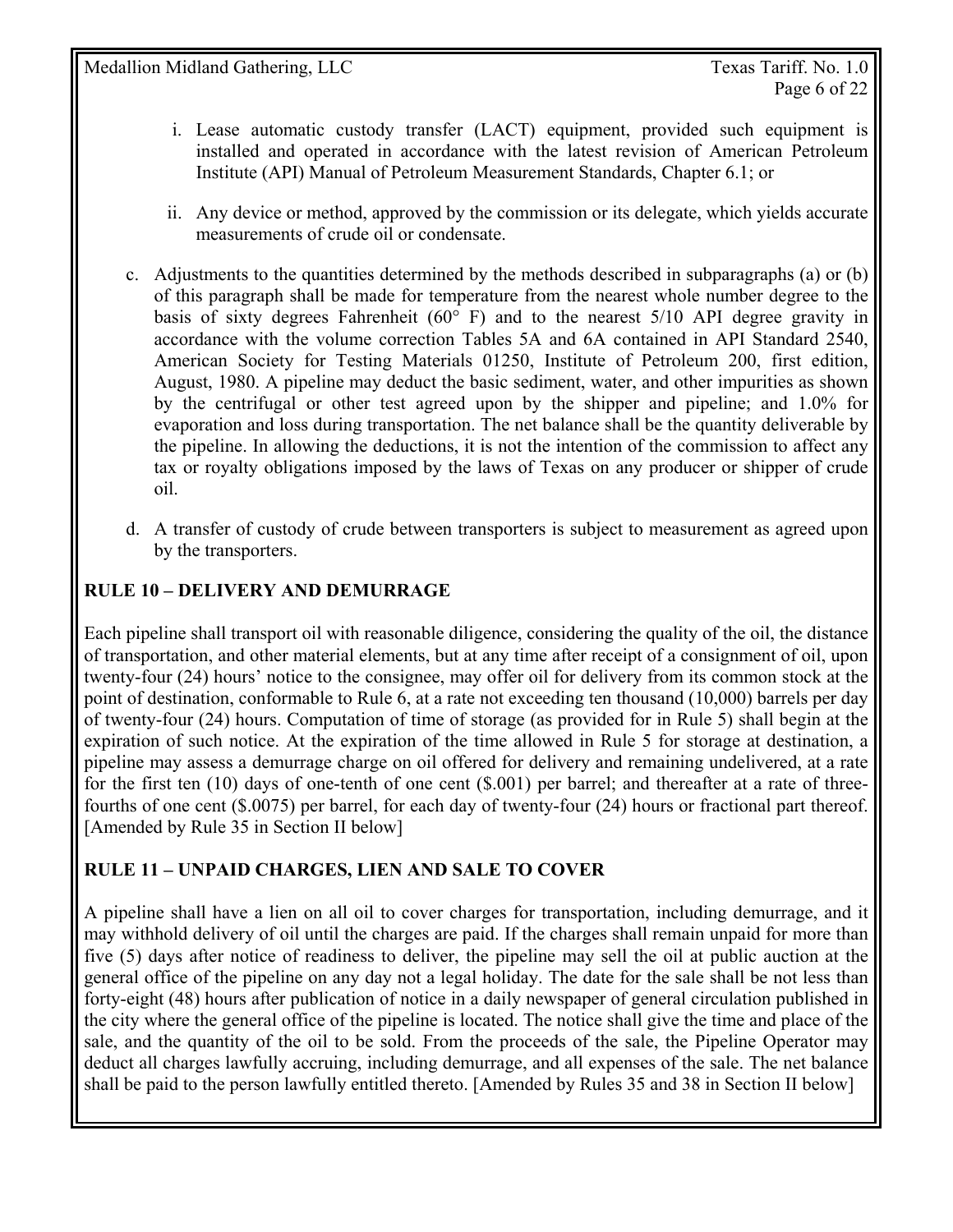## **RULE 12 – NOTICE OF CLAIM**

Notice of claims for loss, damage, or delay in connection with the shipment of oil must be made in writing to the pipeline within ninety-one (91) days after the damage, loss, or delay occurred. If the claim is for failure to make delivery, the claim must be made within ninety-one (91) days after a reasonable time for delivery has elapsed. [Amended by Rule 43 in Section II below]

## **RULE 13 – TELEPHONE-TELEGRAPH LINE – SHIPPER TO USE**

If a pipeline maintains a private telegraph or telephone line, a shipper may use it without extra charge, for messages incident to shipments. However, a pipeline shall not be held liable for failure to deliver any messages away from its office or for delay in transmission or for interruption of service.

#### **RULE 14 – CONTRACTS OF TRANSPORTATION**

When a consignment of oil is accepted, the pipeline shall give the shipper a run ticket, and shall give the shipper a statement that shows the amount of oil received for transportation, the points of origin and destination, corrections made for temperature, deductions made for impurities, and the rate for such transportation. [Amended by Rule 36 in Section II below]

## **RULE 15 – SHIPPER'S TANKS, ETC. – INSPECTION**

When a shipment of oil has been offered for transportation, the pipeline shall have the right to go upon the premises where the oil is produced or stored, and have access to any and all tanks or storage receptacles for the purpose of making any examination, inspection, or test authorized by these Rules.

## **RULE 16 – OFFERS IN EXCESS OF FACILITIES**

If oil is offered to any pipeline for transportation in excess of the amount that can be immediately transported, the transportation furnished by the pipeline shall be apportioned among all shippers in proportion to the amounts offered by each; but no offer for transportation shall be considered beyond the amount which the person requesting the shipment then has ready for shipment by the pipeline. The pipeline shall be considered as a shipper of oil produced or purchased by itself and held for shipment through its line, and its oil shall be entitled to participate in such apportionment. [Amended by Rule 31 in Section II below]

## **RULE 17 – INTERCHANGE OF TONNAGE**

Pipelines shall provide the necessary connections and facilities for the exchange of tonnage at every locality reached by two or more pipelines, when the commission finds that a necessity exists for connection, and under such regulations as said commission may determine in each case. [Amended by Rule 32 in Section II below]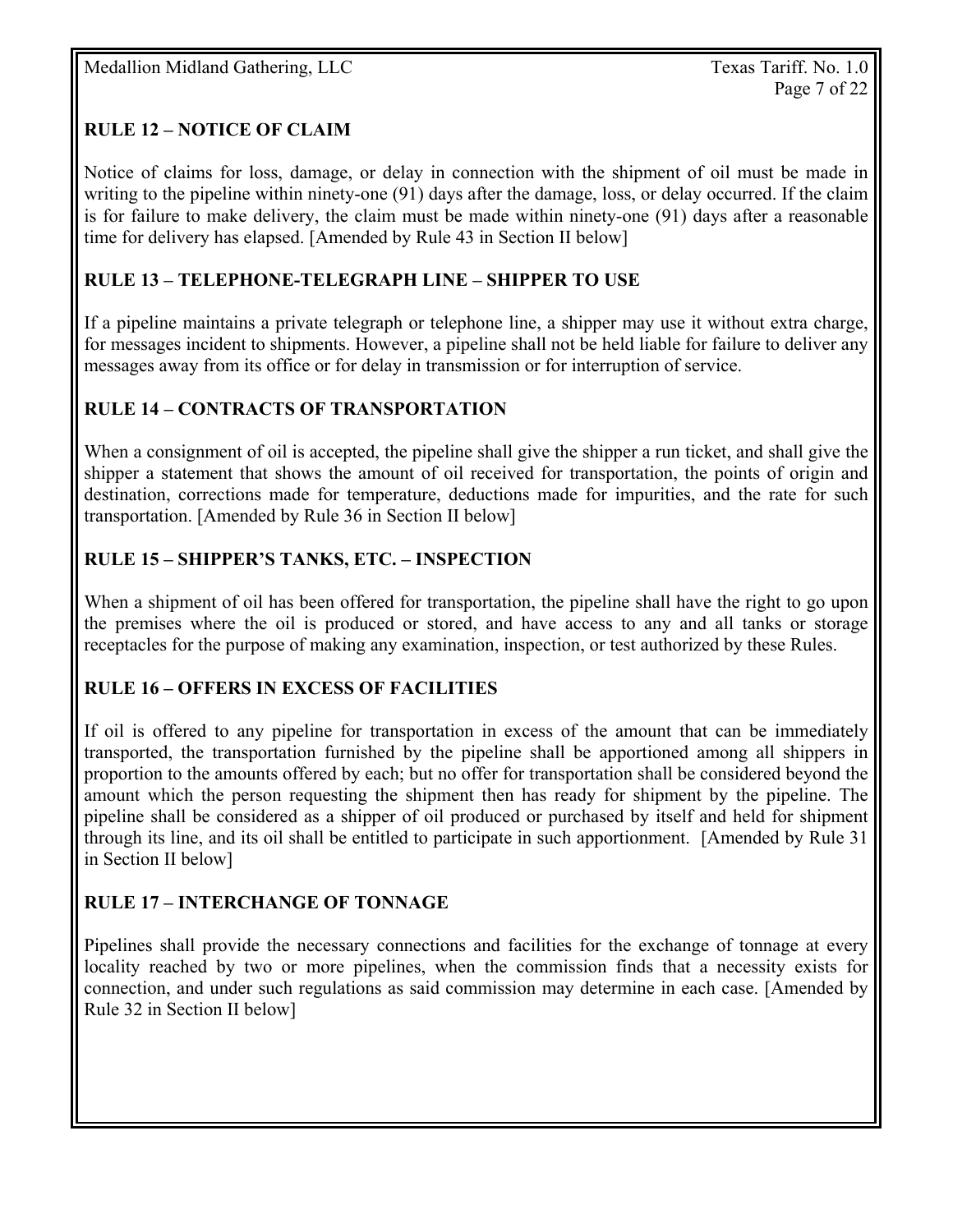### **RULE 18 – RECEIPT AND DELIVERY – NECESSARY FACILITIES FOR**

Each pipeline shall install and maintain facilities for the receipt and delivery of marketable crude petroleum of shippers at any point on its line if the commission finds that a necessity exists therefor, and under regulations by the commission. [Amended by Rule 32 in Section II below]

#### **RULE 19 – REPORTS OF LOSS FROM FIRES, LIGHTNING AND LEAKAGE [Amended by Rules 41 and 42 in Section II below]**

- a. Each pipeline shall immediately notify the commission, electronically or by telephone, of each fire that occurs at any oil tank owned or controlled by the pipeline, or of any tank struck by lightning. Each pipeline shall in like manner report each break or leak in any of its tanks or pipelines from which more than five (5) barrels escapes. Each pipeline shall file the required information with the commission in accordance with the appropriate commission form within thirty (30) days of the spill or leak.
- b. No risk of fire, storm, flood, or act of God, and no risk resulting from riots, insurrection, rebellion, war, or act of the public enemy, or from quarantine or authority of law or any order, requisition, or necessity of the government of the United States in time of war, shall be borne by a pipeline, nor shall any liability accrue to it from any damage thereby occasioned. If loss of any crude oil from any such causes occurs after the oil has been received for transportation, and before it has been delivered to the consignee, the shipper shall bear a loss in such proportion as the amount of his shipment is to all of the oil held in transportation by the pipeline at the time of such loss, and the shipper shall be entitled to have delivered only such portion of his shipment as may remain after a deduction of his due proportion of such loss, but in such event the shipper shall be required to pay charges only on the quantity of oil delivered. This rule shall not apply if the loss occurs because of negligence of the pipeline.
- c. Common carrier pipelines shall mail (return receipt requested) or hand deliver to landowners (persons who have legal title to the property in question) and residents (persons whose mailing address is the property in question) of land upon which a spill or leak has occurred, all spill or leak reports required by the commission for that particular spill or leak within thirty (30) days of filing the required reports with the commission. Registration with the commission by landowners and residents for the purpose of receiving spill or leak reports shall be required every five (5) years, with renewal registration starting January 1, 1999. If a landowner or resident is not registered with the commission, the common carrier is not required to furnish such reports to the resident or landowner.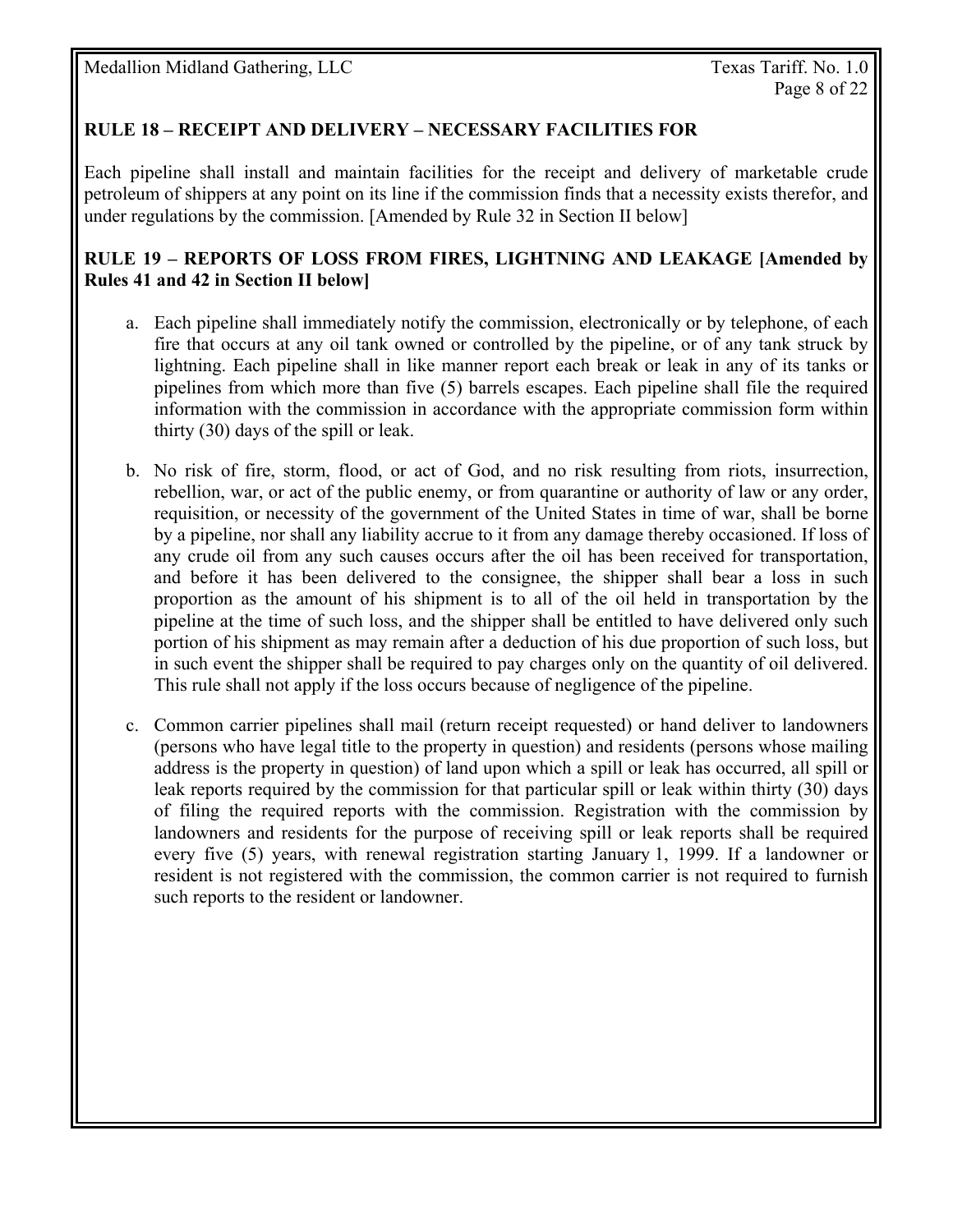## **SECTION II**

## **SUPPLEMENTAL MEDALLION MIDLAND GATHERING, LLC RULES AND REGULATIONS GOVERNING CRUDE PETROLEUM TRANSPORTATION BY PIPELINE**

### **DEFINITIONS**

#### **RULE 20 – DEFINITIONS**

"**Actual Shipment**" means the quantities of Crude Petroleum physically tendered at an Origin Point by an individual Shipper during a month under this Tariff.

"**Affected Segment**" means a segment of Carrier's Pipeline impacted by a Proration Event.

"**API**" means the American Petroleum Institute.

"**ASTM**" means the American Society for Testing Materials.

"**Available Capacity**" means the operationally available capacity to Shippers on Carrier's Pipeline or an Affected Segment, as applicable.

"**Barrel**" means forty-two (42) U.S. gallons at sixty degrees Fahrenheit (60° F) and zero (0) gauge pressure if the vapor pressure is at or below atmospheric pressure, or at equilibrium pressure if the vapor pressure is above atmospheric pressure.

"**Base Period**" means the previous eighteen (18) months beginning with the nineteenth (19th) month prior to the current Proration Month, except that, during the initial eighteen (18) months commencing on the Effective Date, the Base Period shall be as provided in Rule 31(g). Previous Proration Months, as well as months in which no apportionment was in effect, will be included in the rolling eighteen (18) month Base Period.

"**Batch,**" "**Batched,**" or "**Batched Shipments"** means transportation of Crude Petroleum that is tendered at the Origin Point in which Shipper has provided or arranged for adequate storage at a location(s) and capacity(ies) which, in Carrier's sole discretion, are sufficient to permit Carrier to physically segregate Shipper's quantities for Delivery.

"**Carrier**" means Medallion Midland Gathering, LLC.

"**Carrier's Pipeline**" means Carrier's Crude Petroleum pipeline facilities originating at the Origin Points and terminating at the Destination Points.

"**Claims**" has the meaning set forth in Rule 43.

"**Common Stream**" means Crude Petroleum, Tendered or Received at Carrier's Pipeline and associated facilities as designated in the related tariffs and moved through Carrier's Pipeline, which is commingled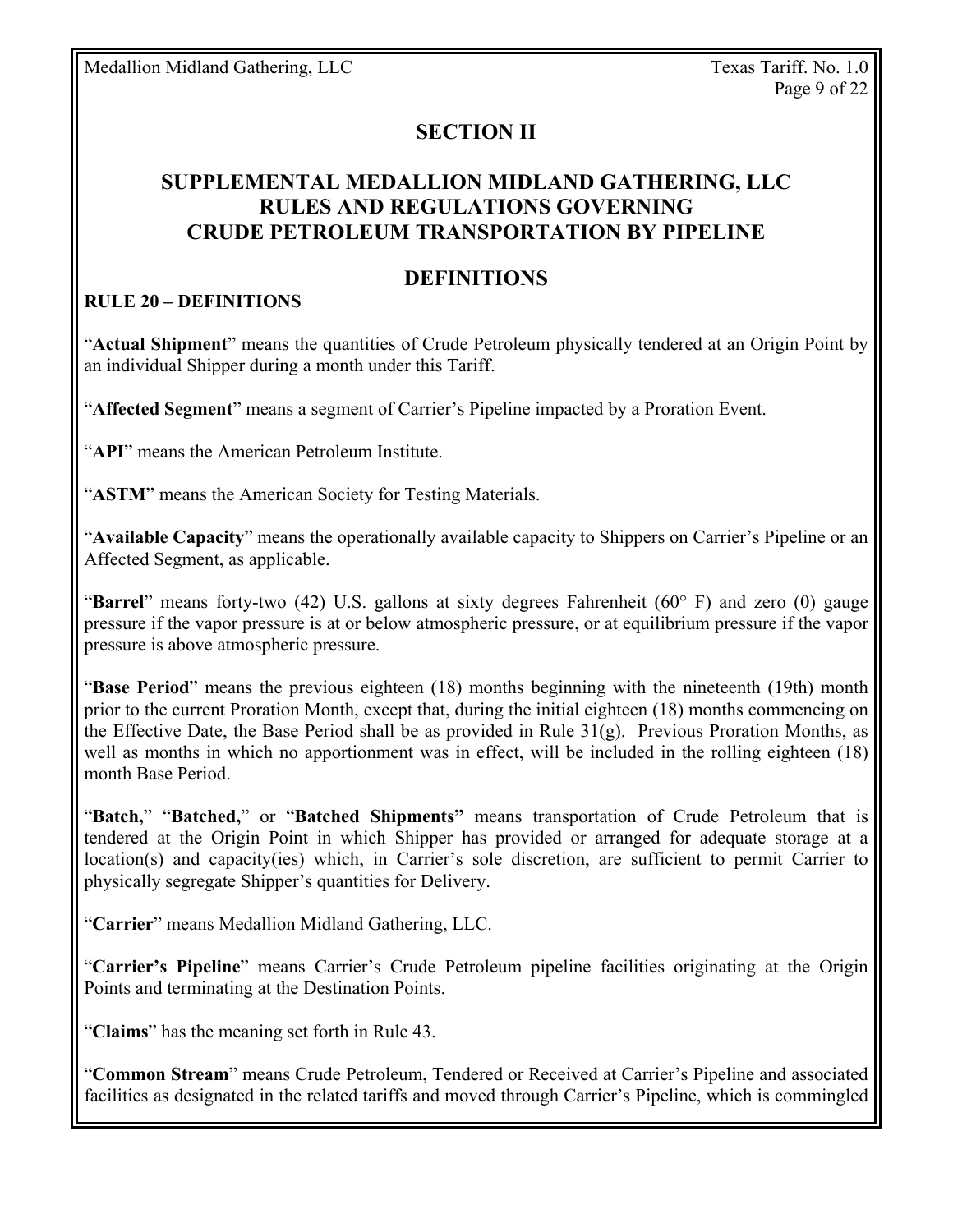or intermixed with other Crude Petroleum of like characteristics and quality. A Common Stream may be made up of one or more Tenders of Crude Petroleum provided that each Tender of Crude Petroleum meets the quality specifications, as set out in Rule 22. Common Streams and characteristics of each shall be determined by Carrier in its sole discretion.

"**Consignee**" means the party that Shipper has authorized to accept the Delivery from Carrier of Crude Petroleum at the Destination Point.

"**Crude Petroleum**" means West Texas Intermediate Light Sweet Crude Oil from oil and gas wells which has not been blended or mixed with other grades of crude oil or "indirect products" (as defined below) and which meet the required specifications established pursuant to Rule 22 of this Tariff. For the avoidance of doubt, Crude Petroleum shall exclude, and Carrier shall not be required to transport, "indirect liquid products of oil or gas wells" sometimes referred to as "indirect products", meaning the liquid products resulting from the operation of gasoline recovery plants, gas recycling plants, condensate or distillate recovery equipment in gas or oil fields, or a mixture of such products.

"**Delivery,**" "**Deliver,**" "**Deliveries,**" or "**Delivered**" means the transfer of physical and legal custody of Crude Petroleum from Carrier at the Destination Point(s) to Shipper or its Consignee.

"**Destination Point**" means the point(s) of Delivery, as specified in the Rates Tariff.

"**Effective Date**" has the meaning set forth in Rule 31(g).

"**Gravity**" means gravity determined in accordance with ASTM Designation D-287.

"**Joint Tariff**" means the tariff publications applicable to the Joint Tariff Service, including any supplements and revisions thereto, as may be filed and maintained by Carrier with the RRC from time to time for the transportation of Crude Petroleum rendered in intrastate commerce in connection with Medallion Pipeline Company, LLC.

"**Joint Tariff Allocated Quantity**" means a quantity determined by multiplying the Joint Tariff Capacity Ratio by the Available Capacity.

"**Joint Tariff Capacity Ratio**" means, as of the time of the determination, a fraction the numerator of which is the Joint Tariff MDQ on the Affected Segment for the Proration Month and the denominator of which is the sum of such Joint Tariff MDQ and the Local Tariff Capacity on the Affected Segment.

"**Joint Tariff MDQ**" means a quantity for the applicable Proration Month equal to the sum of the Joint Tariff (i) aggregate Shipper MDQs of the Acreage Dedication Shippers, and (ii) aggregate Committed Volumes of the Volume Commitment Shippers (for purposes of this definition only, the terms "Shipper MDQs", "Acreage Dedication Shippers", "Committed Volume" and "Volume Commitment Shippers" shall have the meaning set forth in the Joint Tariff).

"**Joint Tariff Service**" means the transportation service available to Joint Tariff Shippers pursuant to the terms of the then-effective Joint Tariff.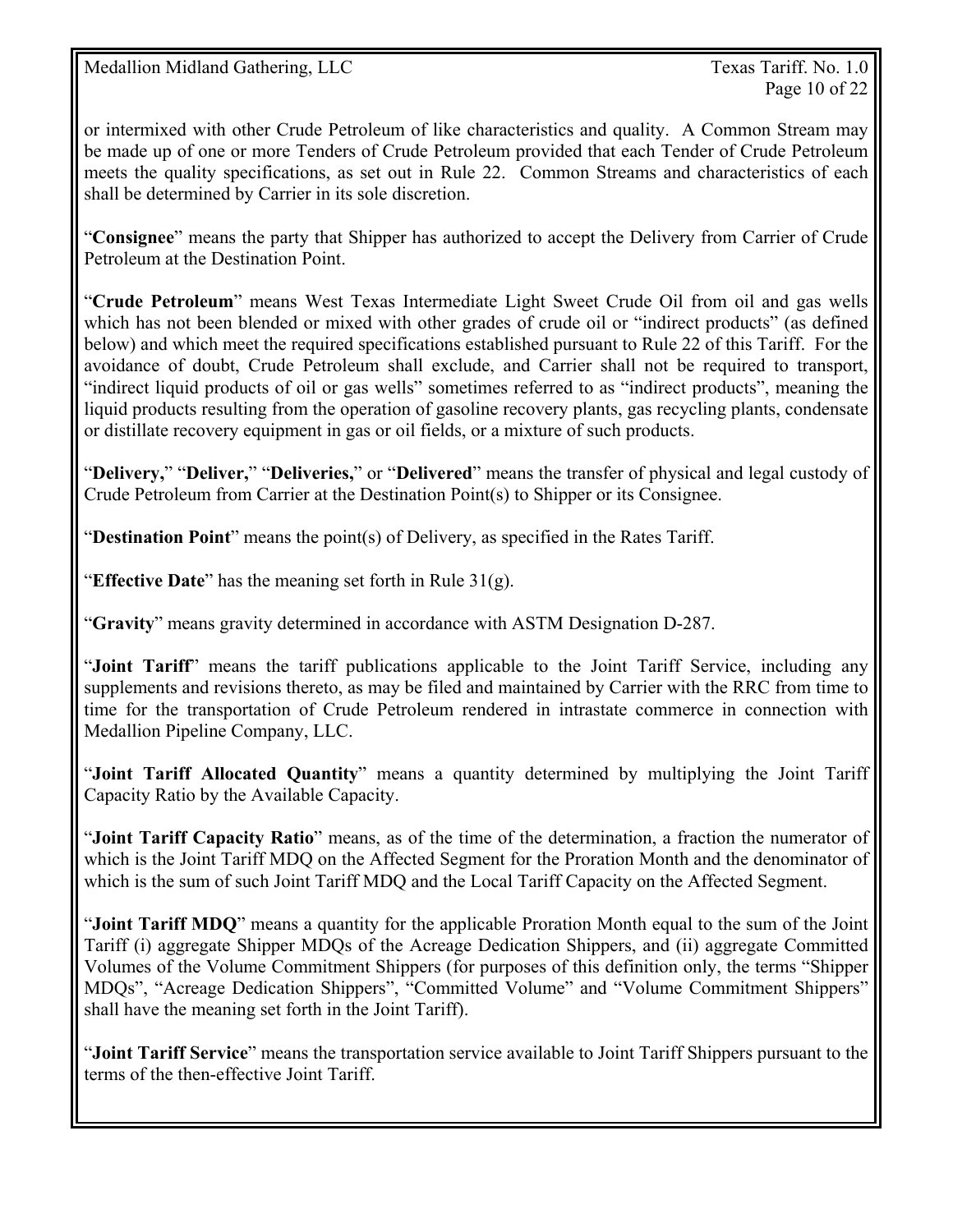"**Joint Tariff Shipper**" means a person that transports Crude Petroleum pursuant to the Joint Tariff.

"**Local Tariff Allocated Quantity**" means a quantity equal to the Available Capacity less the Joint Tariff Allocated Quantity.

"**Local Tariff Capacity**" means the aggregate capacity on Carrier's Pipeline as set forth in each Petition for Declaratory Order filed with the FERC, less the Joint Tariff MDQ.

"**Local Tariff Service**" means the transportation service available to Shippers under the terms of the Rates Tariff and Rules and Regulations Tariff for service on Carrier's Pipeline as filed and maintained by Carrier with the RRC for the transportation of Crude Petroleum in intrastate commerce.

"**New Shipper**" means, for purposes of prorationing in Rule 31, any Shipper who does not qualify as a Regular Shipper.

"**Nomination**" or "**Tender**" means any offer by a Shipper to Carrier of a stated quantity of Crude Petroleum for transportation from the Origin Point to the Destination Point in accordance with this Tariff. The definition of "**Nomination**" includes a late or revised Nomination submitted by a Shipper under Rule 27, to the extent such Nomination is accepted by Carrier pursuant to Rule 27.

"**Obligations**" has the meaning set forth in Rule 38.

"**Origin Point**" means the points of Receipt, as specified in the Rates Tariff.

"**PLA**" means the loss allowance described in Rule 24.

"**Proration Event**" means an event that occurs when, based upon all valid Nominations submitted by Shippers in compliance with this Tariff and by Joint Tariff Shippers in compliance with the Joint Tariff, Carrier determines that the total volumes nominated by all Shippers and Joint Tariff Shippers for shipment on Carrier's Pipeline or a pipeline segment thereof exceed the Available Capacity of Carrier's Pipeline or a pipeline segment thereof.

"**Proration Month**" refers to a month when a Proration Event occurs.

"**Rates Tariff**" means that publication within Carrier's Tariff that sets forth the local and proportional rates applicable to the transportation of Crude Petroleum by Carrier and that makes specific reference by Texas Tariff number to this Rules and Regulations Tariff, as filed with the RRC and as may be supplemented and amended from time to time.

"**Receipt**," "**Receive**," or "**Received**" means the transfer of physical and legal custody of Crude Petroleum from Shipper to Carrier at the Origin Point(s) for transportation.

"**Regular Shipper**" means, for purposes of prorationing in Rule 31, a Shipper meeting the eligibility requirements in Rule 31(d).

"**RRC**" means the Railroad Commission of Texas.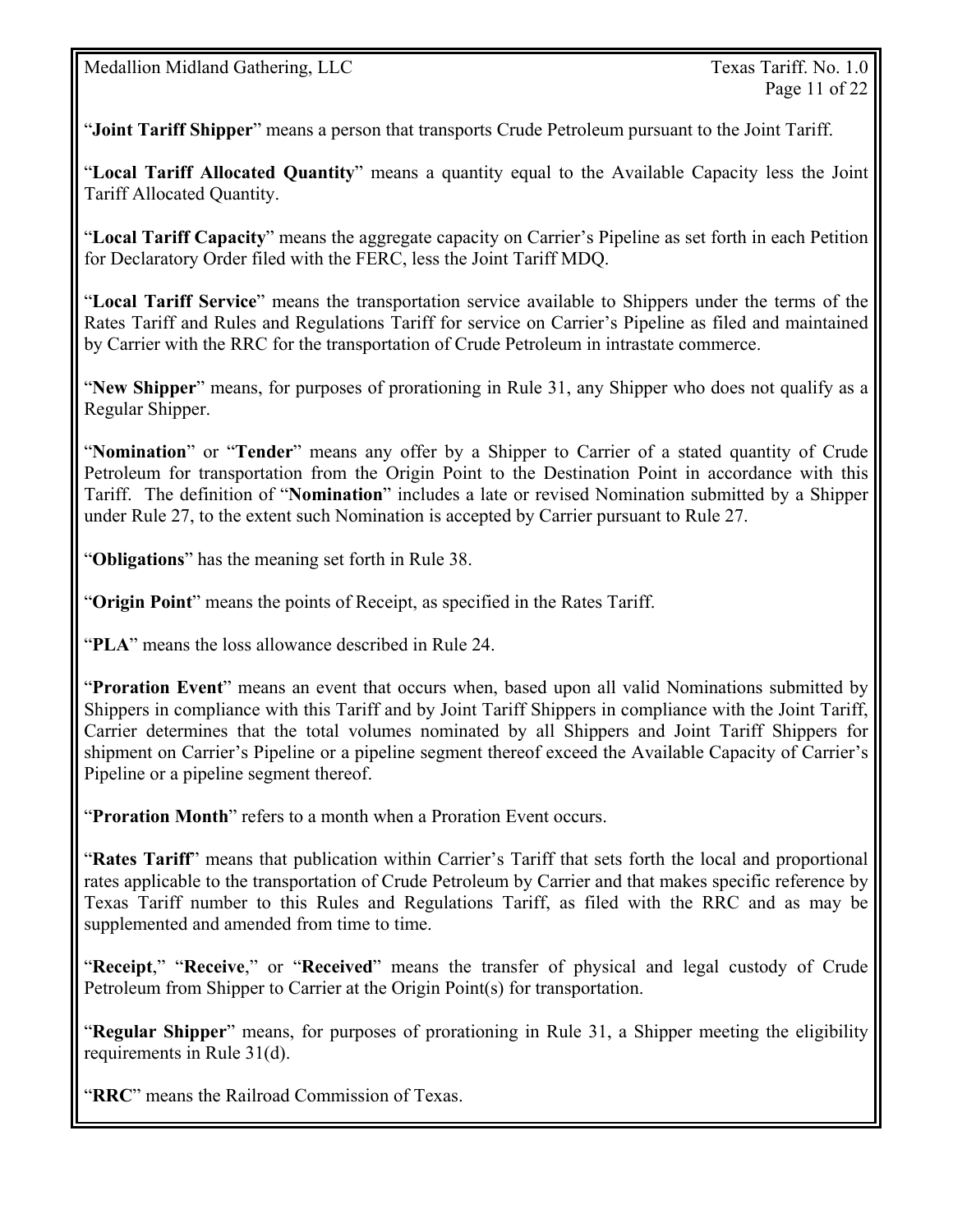"**Rules and Regulations Tariff**" means this Tariff; specifically, that publication within Carrier's Tariff that sets forth the rules and regulations that govern the Local Tariff Service, as filed with the RRC and as may be supplemented and amended from time to time.

"**Shipper**" means the party that arranges with Carrier for the gathering or transportation of Crude Petroleum pursuant to the terms of this Tariff.

"**Tender**" has the meaning set forth in the definition of Nomination.

## **COMMODITY DESCRIPTION AND MEASUREMENT**

## **RULE 21 – COMMODITY**

Carrier is engaged in the transportation of Crude Petroleum and will not accept any other commodity for transportation, except as provided herein.

#### **RULE 22 – CRUDE PETROLEUM QUALITY SPECIFICATIONS AND RESTRICTIONS**

Crude Petroleum shall be accepted for transportation only when such Crude Petroleum meets the following quality specifications. These specifications shall apply to each Barrel of a Shipper's Nomination and not be limited to the composite sample of the Nomination:

- (a) API Gravity of between thirty six degrees  $(36^{\circ})$  and forty four degrees  $(44^{\circ})$ ;
- (b) the true vapor pressure of such volumes does not exceed 11 psia or result in Carrier's noncompliance with federal, state, or local requirements regarding hydrocarbon emissions;
- (c) has a Reid vapor pressure less than 9.0 psia at a temperature of one hundred degrees Fahrenheit (100° F);
- (d) basic sediment, water, and other impurities of one percent (1%) or less;
- (e) temperature of one hundred and twenty degrees Fahrenheit (120° F) or less;
- (f) the sulfur content does not exceed forty- five hundredths of one percent  $(0.45\%)$ by weight;
- (g) readily susceptible to transportation through Carrier's existing facilities; and
- (h) will not materially affect the quality of other shipments or cause disadvantage to other Shippers or Carrier.

Carrier may waive the foregoing specifications on a not unduly discriminatory basis where, in Carrier's sole judgment, the Receipt of any affected Barrels at particular Origin Points would not (i) adversely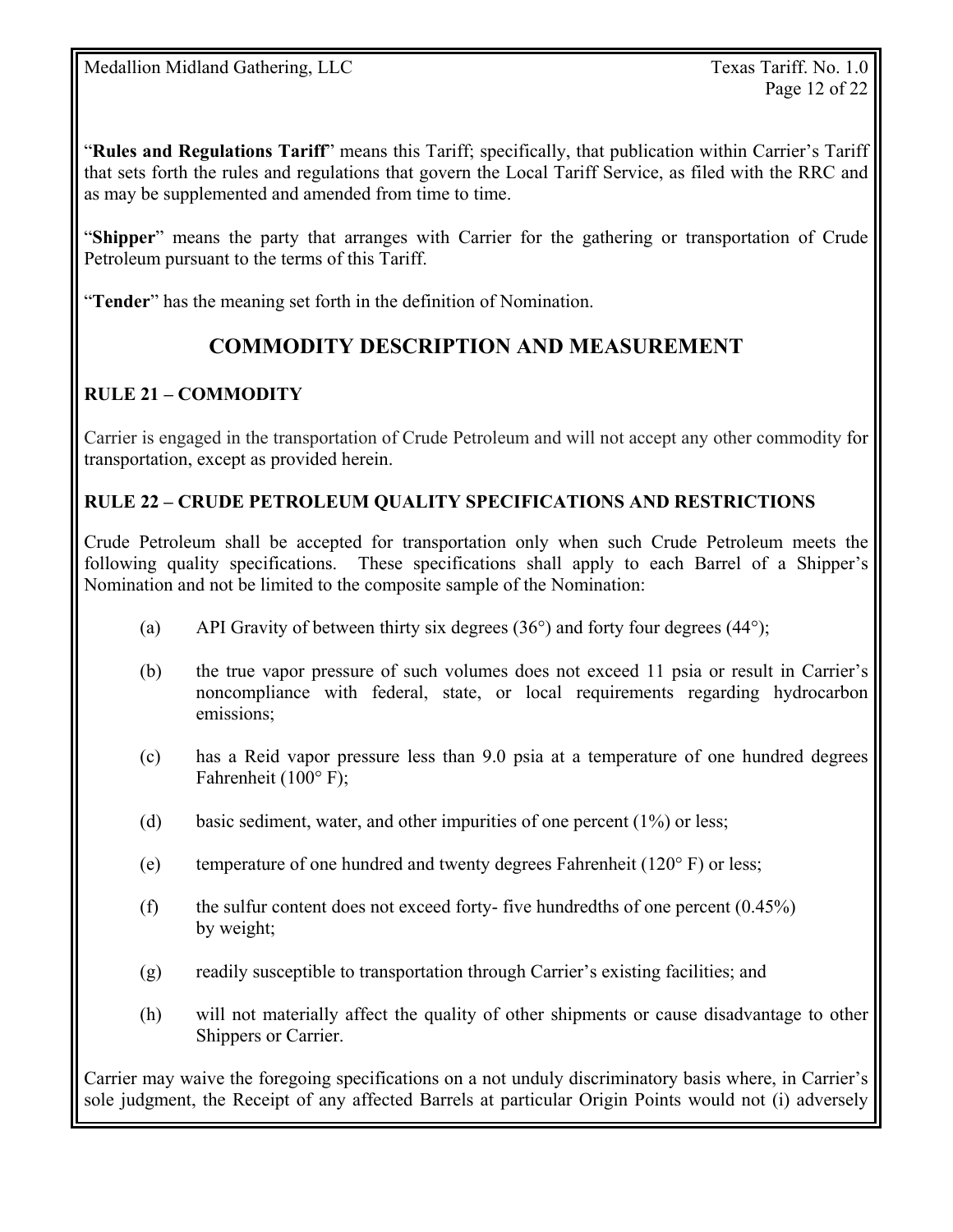Page 13 of 22

impact the ability of the Common Stream to remain within the foregoing quality specifications or, if not in compliance with such quality specifications, adversely impact the ability of Deliveries to the affected Destination Points to satisfy the tariff quality specifications of directly connected downstream pipeline carriers (including the requirements of the connection agreements entered into with such carriers), and (ii) otherwise adversely impact Carrier's Pipeline or its operations.

Carrier reserves the right to reject Crude Petroleum that, in its sole discretion, does not meet the quality specifications referenced above. In addition, Carrier shall reject Crude Petroleum containing contaminants including, but not limited to, chemicals such as chlorinated and/or oxygenated hydrocarbons and/or heavy metals such as lead and/or vanadium. Carrier reserves the right to reject Crude Petroleum if, in its sole discretion, Deliveries of such quantities would not meet the tariff quality specifications (including the requirements of the connection agreements entered with such carriers) of the directly interconnected downstream pipelines listed in Carrier's currently-effective Rates Tariff. Where the transportation service nominated by a Shipper is effectuated by Carrier through backhaul, displacement, and/or exchange, Carrier's determination of whether Receipts from such Shipper satisfy the quality specifications herein may be based upon the actual physical delivery path rather than the nominated delivery path.

Carrier may, at its discretion, require, approve, or reject Crude Petroleum containing, or the injection into Crude Petroleum of, corrosion inhibitors, viscosity or pour point depressants, drag reducing agent, or other such additives in the Crude Petroleum to be transported.

If Crude Petroleum is accepted from third-party owned tankage, settled bottoms in such tanks must not be above a point six inches (6") below the bottom of the pipeline connection with the tank.

Carrier reserves the right to reject Crude Petroleum, in its sole discretion, if Shipper or Consignee has failed to comply with applicable laws, rules, and regulations made by government authorities regulating shipment of Crude Petroleum.

If, upon investigation, Carrier determines that Shipper has delivered contaminated Crude Petroleum or Crude Petroleum which otherwise fails to comply with the specifications set forth above, Carrier may exclude Shipper from further entry into applicable segments of Carrier's Pipeline until Shipper is able to comply with the quality specifications referenced above, as determined by Carrier in its sole discretion. Carrier reserves the right to dispose of any contaminated Crude Petroleum in its pipeline. Disposal, if necessary, may be made in any reasonable commercial manner, and any liability associated with the contamination or disposal of any Crude Petroleum shall be borne by the Shipper introducing the contaminated Crude Petroleum into Carrier's Pipeline**.**

Carrier may, from time to time, undertake to transport other or additional grades of crude petroleum to the extent Carrier elects, in its sole discretion, to offer such transportation by employing Batched Shipments. If, in Carrier's sole discretion, sufficient quantities are not nominated or facilities are not available to justify continued transportation of other or additional grades, Carrier may, after giving reasonable notice to Shippers who may be affected, cease transporting particular grades of crude petroleum.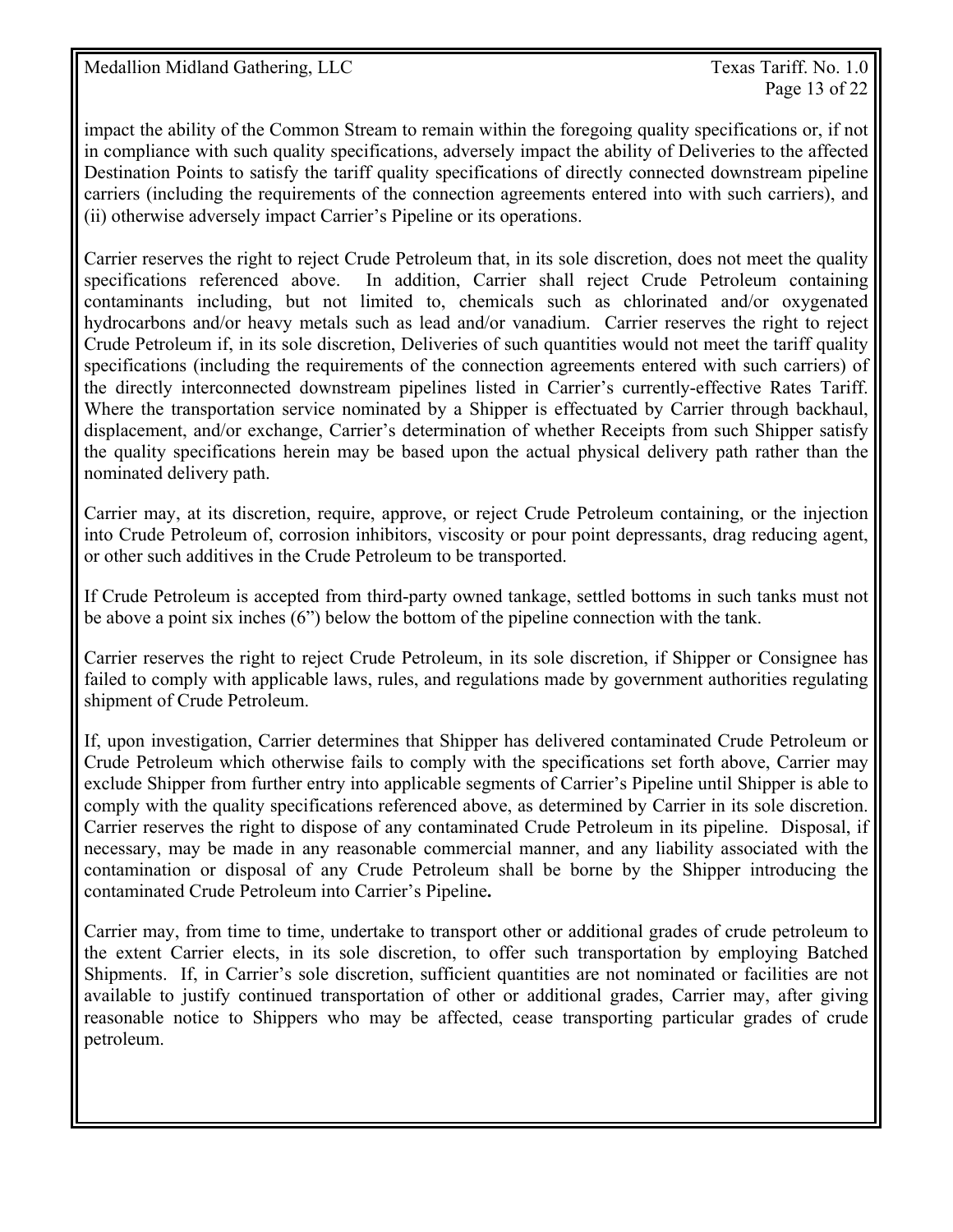## **RULE 23 – TESTING AND MEASURING**

Prior to or during Receipt of Crude Petroleum for transportation, and prior to or during release thereof for Delivery, such quantities of Crude Petroleum shall be measured and tested by a representative of Carrier. Crude Petroleum will be measured by metering.

All shipments tendered to Carrier for transportation shall be metered by a representative of Carrier prior to, or at the time of, Receipt from Shipper. Shipper or Consignee shall have the option of being present or represented during the testing or metering. The results of such testing or metering shall be final.

## **RULE 24 – DEDUCTIONS AND ADJUSTMENTS**

In measuring the quantity of Crude Petroleum Received and Delivered, corrections shall be made from volumes at actual or observed temperature to volumes at sixty degrees Fahrenheit ( $60^{\circ}$  F) and for pressure to 14.696 psia. Quantities shall be corrected for this purpose by use of applicable API-ASTM volume correction factor tables.

For all shipments of Crude Petroleum, a deduction for PLA of two-tenths of one percent (0.2%) will be made to cover evaporation, interface losses, and other normal losses during transportation. Carrier, in addition, will deduct the full amount of sediment, water, and other impurities. The net balance, after applicable deduction, will be the quantity deliverable by Carrier.

## **RULE 25 – VOLUMETRIC ADJUSTMENT**

Any volumetric difference between Receipts from Shipper and Deliveries to Shipper or Consignee during a current month as a result of scheduling will be adjusted in the following month without any further liability to Carrier, taking into consideration all prior deductions allowed pursuant to the rules and regulations contained herein.

## **RULE 26 – VARIATIONS IN QUALITY AND GRAVITY**

(a) **Delivery of Types of Crude Petroleum**. Carrier is not obligated to Deliver the identical Crude Petroleum Received by Carrier. Carrier shall not be liable for any consequence related to the mixing of Crude Petroleum tendered into the Common Stream; provided, however, Carrier shall endeavor to Deliver from its common stock Crude Petroleum that is in conformance with the specifications set forth in Rule 22. For Batched Shipments, Carrier shall not be liable for any change in quality and/or Gravity that may occur to Crude Petroleum during transportation of Batches.

#### (b) **Conditions Applicable to Crude Petroleum**

 (i) The acceptance of Crude Petroleum for transportation shall be on the condition that such Crude Petroleum shall be subject to such changes in Gravity, in quality, and in value as may result from its mixture in transit with other Crude Petroleum in Carrier's Pipeline and tanks; and

 (ii) Carrier is not liable for any loss or damage resulting from an alteration in Gravity or quality of Crude Petroleum transported by Carrier, unless the loss or damage occurs because of the gross negligence of Carrier.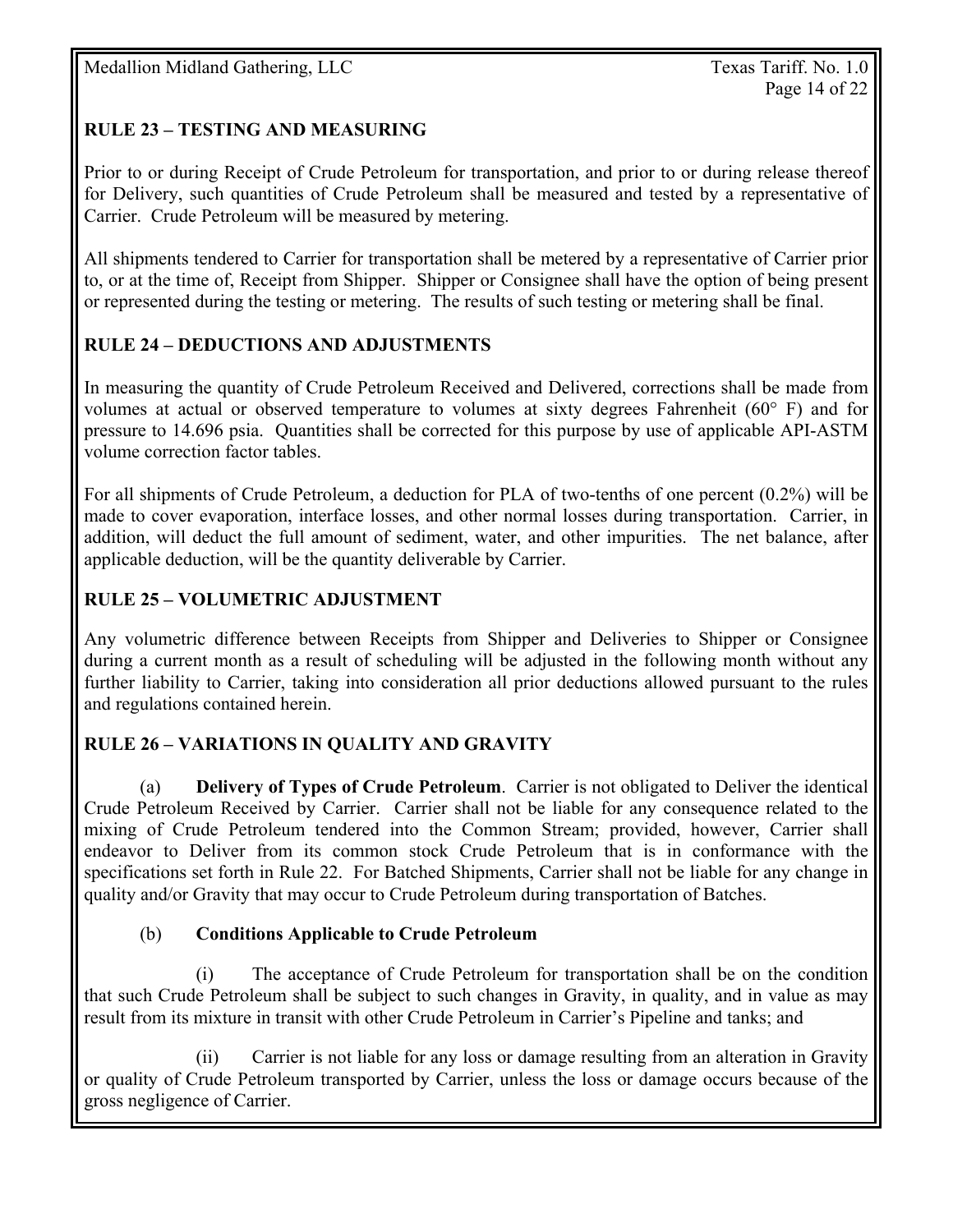(c) CARRIER MAKES NO WARRANTY AS TO MERCHANTABILITY, FITNESS FOR A PARTICULAR PURPOSE, OR ANY OTHER WARRANTY OR REPRESENTATION WITH RESPECT TO THE GRADE OR QUALITY OF CRUDE PETROLEUM TRANSPORTED UNDER THIS TARIFF.

## **PRE-SHIPMENT REQUIREMENTS AND PROCEDURES**

#### **RULE 27 – TENDER**

Shippers desiring to offer Crude Petroleum for transportation shall make a Nomination to Carrier by submitting, on Carrier's prescribed Notice of Shipment form**,** a separate Nomination for each calendar month on or before the fifteenth  $(15<sup>th</sup>)$  day of the preceding month or the nomination deadline of the applicable downstream carrier, whichever is earlier. The prescribed Notice of Shipment form, in addition, must provide a verification that Shipper intends, after Delivery to the Destination Point, its quantities will not be transported by other carriers (including by pipeline, rail, and/or water) across state lines to its ultimate destination and, therefore, the transportation on Carrier's Pipeline is intrastate in nature and subject to this Tariff.

If transportation capacity is available and operating conditions permit, Carrier, in its sole discretion, and on an equitable and non-discriminatory basis, taking into account the rights of different classes of Shippers, may accept late or revised Nominations for Crude Petroleum for transportation after the fifteenth  $(15<sup>th</sup>)$  day of the month preceding the month during which the transportation under the Nomination is to begin, including late or revised Nominations during the month in which the transportation has already begun.

Carrier shall not be obligated to accept Nominations from any Shipper unless such Shipper, upon request from Carrier, provides written third-party verification, in a form and substance satisfactory to Carrier in its sole discretion, that supports such Shipper's Nomination as in compliance with the requirements of this Tariff including, but not limited to, confirmation that the quantities nominated by Shipper are reasonable estimates of the quantities Shipper is capable of tendering for transportation, and that Shipper has provided, or arranged for access to, equipment and facilities capable of satisfactorily delivering to the Origin Point and receiving at the Destination Point the quantities Tendered for transportation. Carrier shall not be obligated to accept a Shipper's Crude Petroleum where such verification is unacceptable to Carrier, including where a directly interconnected downstream pipeline (or other facility operator) nominated by Shipper (i) does not confirm Shipper's Nomination, in whole or in part, and/or (ii) subsequently during the month in question, reduces Shipper's previously confirmed nomination on the downstream facilities.

If, during a month in which Nominations have not been prorated pursuant to Rule 31, Carrier determines that a Shipper is not tendering the quantities that it has nominated for that month, then Carrier reserves the right to reduce such Shipper's Nomination accordingly for the balance of such month.

#### **RULE 28 – CREDITWORTHINESS OF SHIPPER**

Upon the request of Carrier, all prospective and existing Shippers must submit sufficient financial information to establish creditworthiness. If in Carrier's sole discretion, a prospective Shipper is not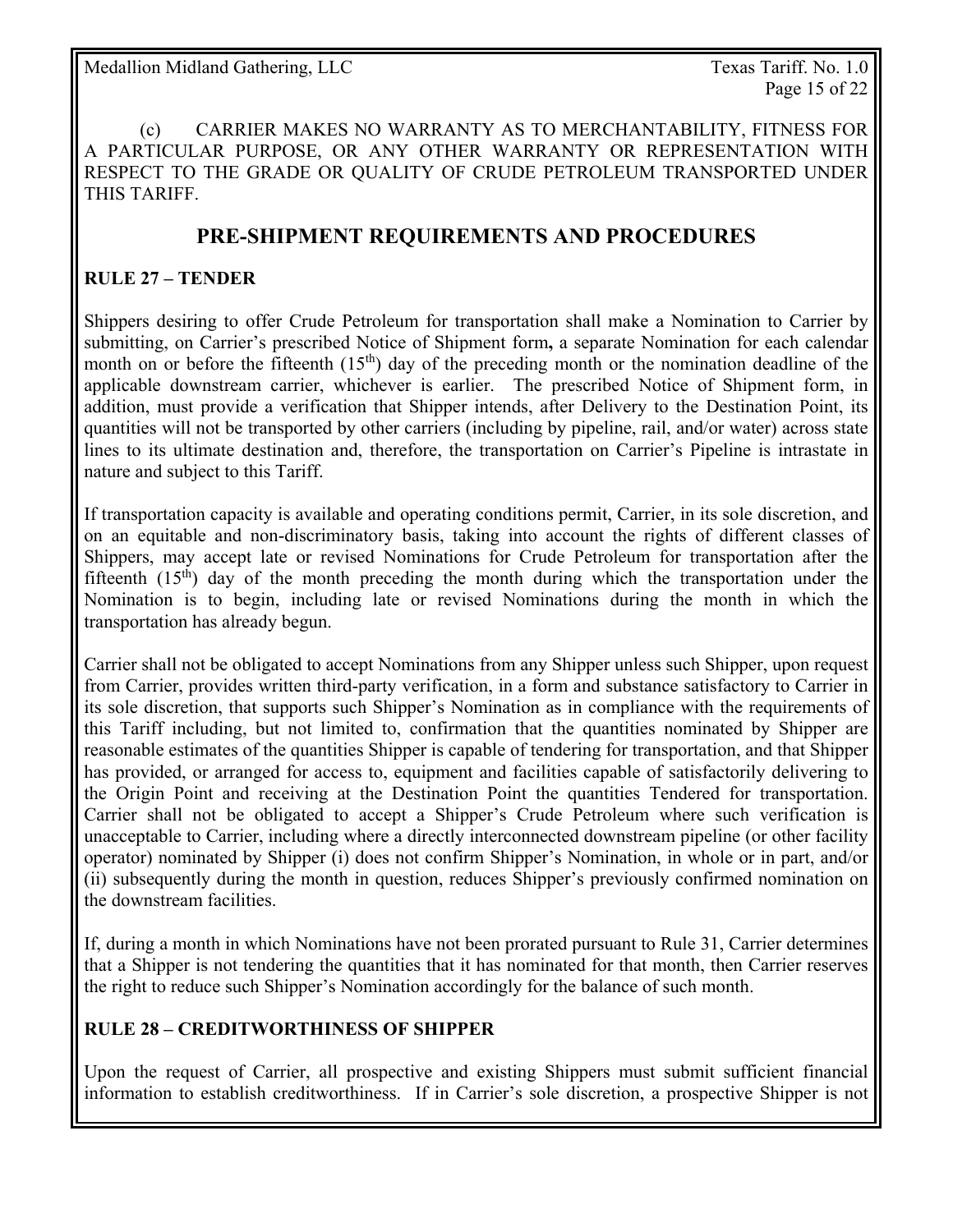creditworthy, or if a current Shipper's credit deteriorates, Carrier may require such Shippers to provide financial assurances, including, but not limited to: (i) prepayment of transportation charges; (ii) a guaranty in an amount sufficient to ensure payment to Carrier of all such costs and charges that could reasonably accrue, in a form and from a third party acceptable to Carrier; (iii) a letter of credit from an appropriate financial institution in a form acceptable to Carrier and in an amount sufficient to ensure payment to Carrier of all costs and charges that could reasonably accrue; or (iv) such other enforceable collateral security, including but not limited to, security agreements over assets of Shipper, in a form acceptable to Carrier.

Carrier shall not be obligated to accept Crude Petroleum, or a Nomination, for transportation from an existing or prospective Shipper if the Shipper or prospective Shipper fails to provide financial assurances within two (2) days of Shipper's receipt of Carrier's written request for such assurances.

## **RULE 29 – TITLE**

A Tender for shipment shall constitute a warranty by Shipper that it has unencumbered title thereto, or the unencumbered right to ship such Crude Petroleum, but acceptance shall not be deemed a representation by Carrier as to title or right. Carrier reserves the right to reject on a non-discriminatory basis any Crude Petroleum tendered for shipment that may be involved in litigation, the title or right to which may be in dispute, or that may be encumbered by lien or charge of any kind, except to the extent that Shipper submits either satisfactory proof of unencumbered title or right or a satisfactory indemnity bond.

### **RULE 30 – QUANTITIES**

Carrier may take Receipt or make Delivery of Crude Petroleum in quantities of not less than five hundred (500) bpd aggregate from one or more Shippers. Carrier reserves the right to take Receipt or make Delivery of less than five hundred (500) bpd of Crude Petroleum, if such quantity can be consolidated with other Crude Petroleum such that Carrier can make a single Delivery of not less than five hundred (500) bpd.

#### **RULE 31 – PRORATIONING OF PIPELINE CAPACITY**

 (a) **Prorationing**. When a Proration Month occurs, Available Capacity will be apportioned among all valid Shipper Nominations on the basis set forth in Rule 31(b)-(g).

(b) **Division of capacity between Local and Joint Tariff Services**. If an Affected Segment is used to provide Joint Tariff Service, the Available Capacity on such Affected Segment will first be apportioned between the Joint Tariff Service and the Local Tariff Service. The Joint Tariff Service will be allocated capacity equal to the Joint Tariff Allocated Quantity and the Local Tariff Service will be allocated capacity equal to the Local Tariff Allocated Quantity. The Local Tariff Allocated Quantity shall be divided among shipper classes in accordance with Rule  $31(c)-(g)$  below.

 (c) **Division of capacity between Shipper classes**. For each Proration Month, the Local Tariff Allocated Quantity shall be divided between Regular Shippers and New Shippers. Generally, as described in this section, up to ten percent (10%) of the Local Tariff Allocated Quantity shall be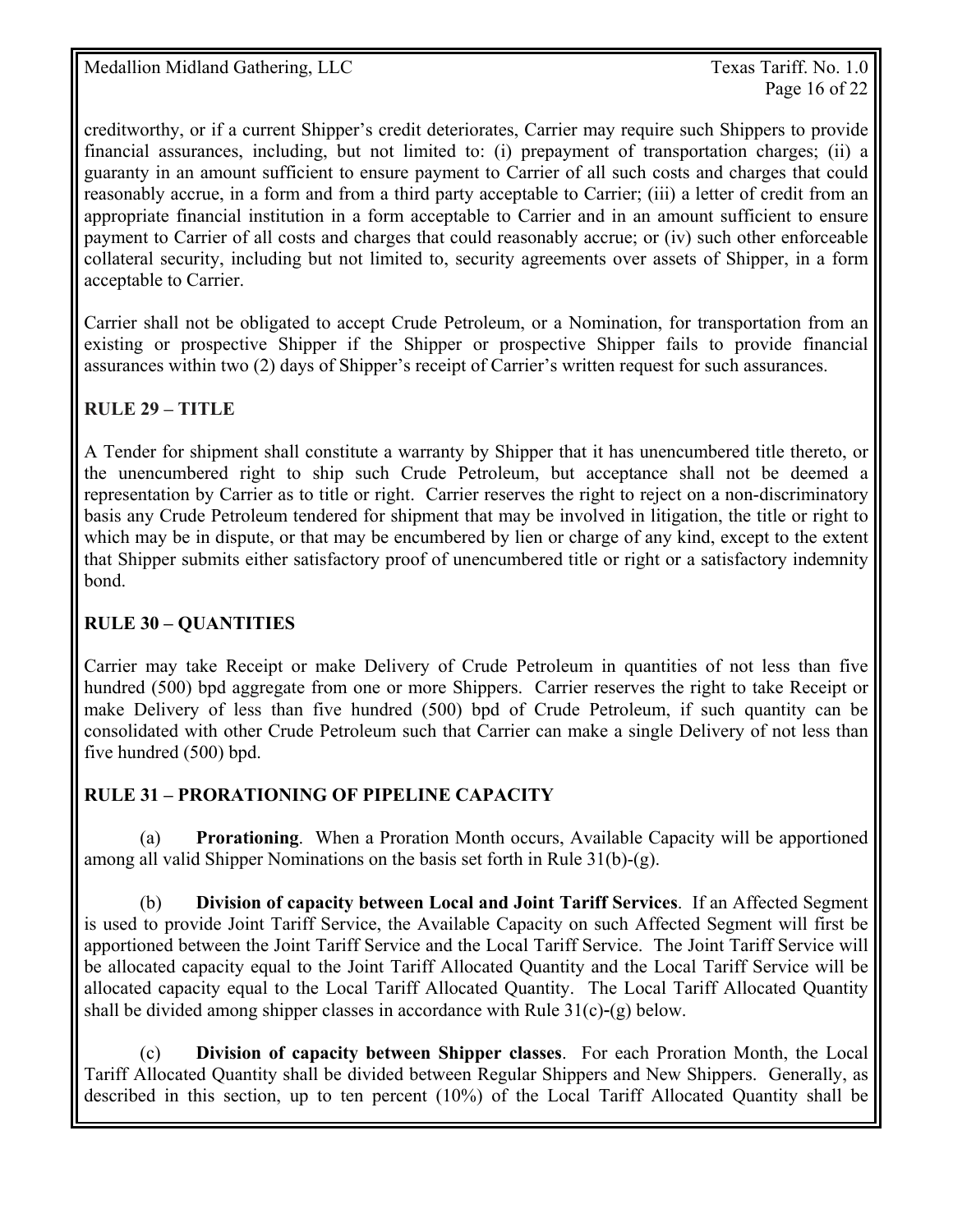allocated first to New Shippers, and at least ninety percent (90%) of the Local Tariff Allocated Quantity shall be allocated to Regular Shippers in proportion to their usage during the Base Period.

- (i) **New Shippers** 
	- a) **Availability of capacity**. Not more than ten percent (10%) of the Local Tariff Allocated Quantity shall be made available to New Shippers as a class.
	- b) **Allocation**. When the Nominations made by New Shippers exceed ten percent (10%) of the Local Tariff Allocated Quantity, each New Shipper will receive a pro rata portion of the ten percent (10%) of the Local Tariff Allocated Quantity based on its Nominations. Any unused capacity allocated to New Shippers will become available for allocation among the Regular Shippers.

#### (ii) **Regular Shippers**

- a) **Availability of capacity**. The remainder of the Local Tariff Allocated Quantity will be available to any Regular Shipper that submitted valid Nominations for the Proration Month.
- b) **Allocation**. The remainder of the Local Tariff Allocated Quantity will be apportioned among all Regular Shippers. Each Regular Shipper's share of such capacity will be allocated based on its respective proportion of Deliveries during the Base Period (for example, if a Regular Shipper had five percent (5%) of Deliveries during the Base Period, that Regular Shipper shall receive five percent (5%) of the capacity available for Regular Shippers). Any unused allocated capacity by a Regular Shipper shall be reallocated among other Regular Shippers.

 (d) **Base Period Eligibility**. For a Shipper to receive Regular Shipper status for purposes of prorationing, the Shipper must have Actual Shipments of Crude Petroleum in at least eighteen (18) of the eighteen (18) months of the Base Period, except during transition periods as described in Rule 31(g). To the extent a Shipper does not meet the foregoing eligibility requirements, it shall be treated as a New Shipper for prorationing purposes.

 (e) **Transfer of prorated capacity**. Except as provided in this subsection and in Rule 29, prorated quantities allocated to a Shipper may not be assigned, conveyed, loaned, transferred to, or used in any manner by another Shipper. A Shipper's allocation may be transferred as an incident of the bona fide sale of Shipper's business or to a successor to Shipper's business by the operation of law, such as an executor or trustee in bankruptcy.

 (f) **Nomination Integrity**. During a Proration Month, if a Shipper fails to deliver to Carrier at least ninety five percent (95%) of its final confirmed Nomination, Carrier will charge Shipper an amount equal to the applicable tariff rate multiplied by the nominated quantities not received by Carrier.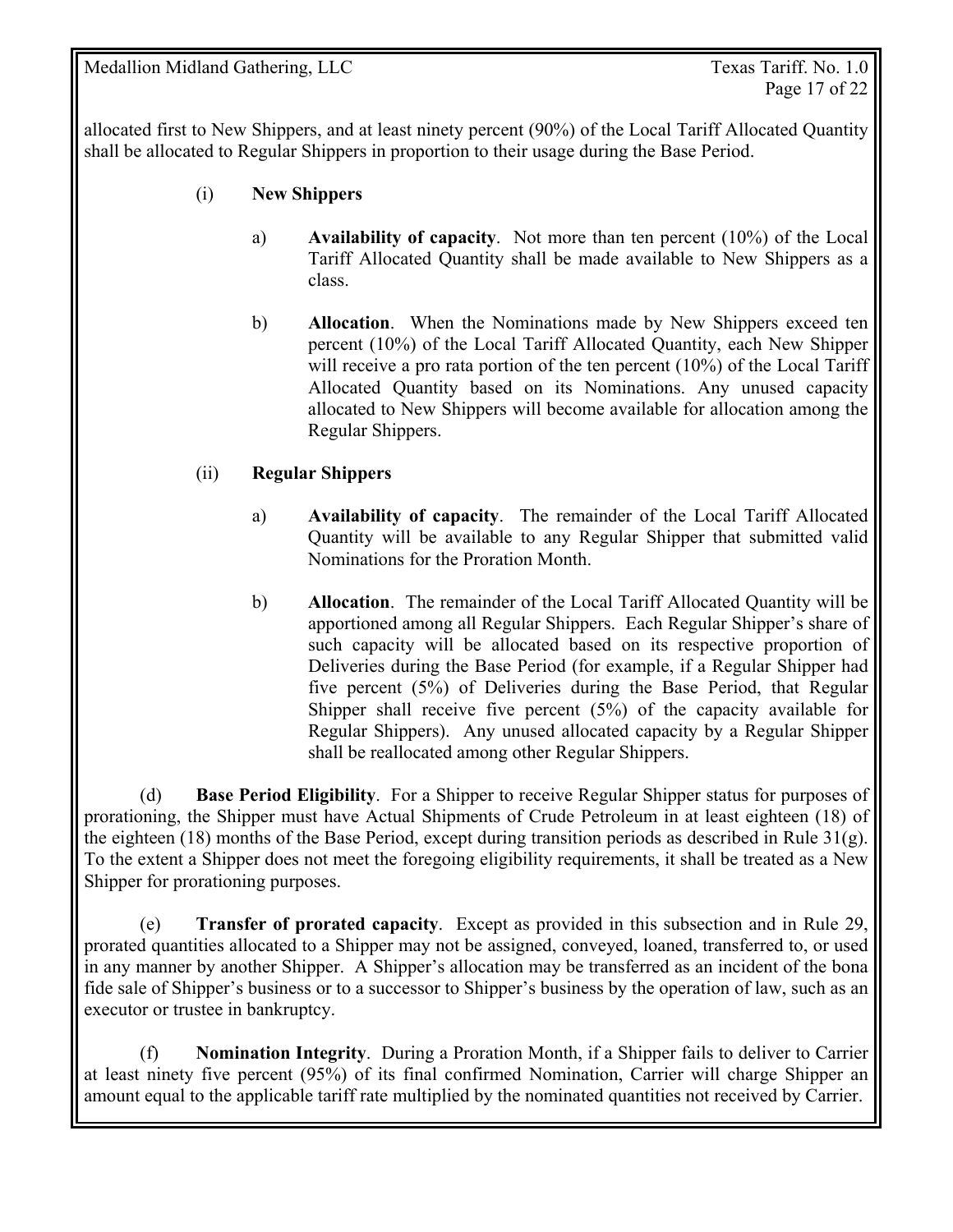(g) **Transition rule for determining Base Period**. During the initial eighteen (18) months of (i) the Tariff's implementation, and/or (ii) the in-service date of each expansion and each newly constructed pipeline segment of Carrier's system (both (i) and (ii) referred to as "Effective Date"), the Base Period shall consist of each full calendar month since the Effective Date, but prior to the Proration Month. For example, if the Proration Month were to occur in the seventh  $(7<sup>th</sup>)$  month from the Effective Date, the Base Period would consist of the first six (6) months from the Effective Date. In all other respects, Rule 31(a)-(d) remains in effect during the initial eighteen (18) months of this Tariff's implementation. This transition rule shall have no effect on and after the nineteenth  $(19<sup>th</sup>)$  full calendar month from the Effective Date.

## **TRANSPORTATION SERVICES AND RELATED REQUIREMENTS**

## **RULE 32 – ORIGIN AND DESTINATION POINT FACILITIES REQUIRED**

Carrier only provides working tankage that is incidental and necessary to the transportation of Crude Petroleum, but does not provide or offer storage service, whether in transit or at Origin Points or Destination Points. Nominations for the transportation of Crude Petroleum will be accepted only when Shipper has provided, or arranged for access to, equipment and facilities capable of satisfactorily delivering to the Origin Point and receiving at the Destination Point the quantities tendered for transportation. Shipper will deliver to the Origin Point nominated quantities on a ratable basis over the course of a month. Carrier, where operations permit, may waive such ratable delivery requirement in its sole discretion.

No duty to transport shall arise until Shipper furnishes to Carrier documentation sufficient to demonstrate that Shipper has provided, or arranged for access to, the necessary equipment and facilities immediately upstream of the Origin Point and downstream of the Destination Point.

## **RULE 33** *–* **PIPEAGE OR OTHER CONTRACTS**

Separate pipeage and other contracts may be required of a Shipper before any duty of transportation by Carrier shall arise. A pipeage contract may include additional charges for reimbursement for facilities necessary to Receive and/or Deliver Shipper's shipments.

## **RULE 34 – LINE FILL AND WORKING STOCK REQUIREMENT**

Carrier will require each Shipper to supply a pro rata share of Crude Petroleum necessary for pipeline line fill and working stock (including tank bottoms) for efficient operation of Carrier's Pipeline prior to Delivery. For the first three (3) months commencing on the Effective Date, each Shipper's initial line fill obligation will be based on the Shipper's Nominations, in proportion to the aggregate Nominations. Thereafter, line fill requirements will be adjusted every three (3) months based on Actual Shipments, and New Shippers shall be assigned line fill requirements based on their Nominations. After any such adjustments, if the pro rata share of Crude Petroleum to be provided by a Shipper changes as a result of such reallocation, Shipper shall be required to provide within thirty (30) days at Shipper's Origin Point any increase in its line fill obligation or Carrier shall be required to redeliver any reduction in Shipper's line fill obligation within thirty (30) days to Shipper's Destination Point.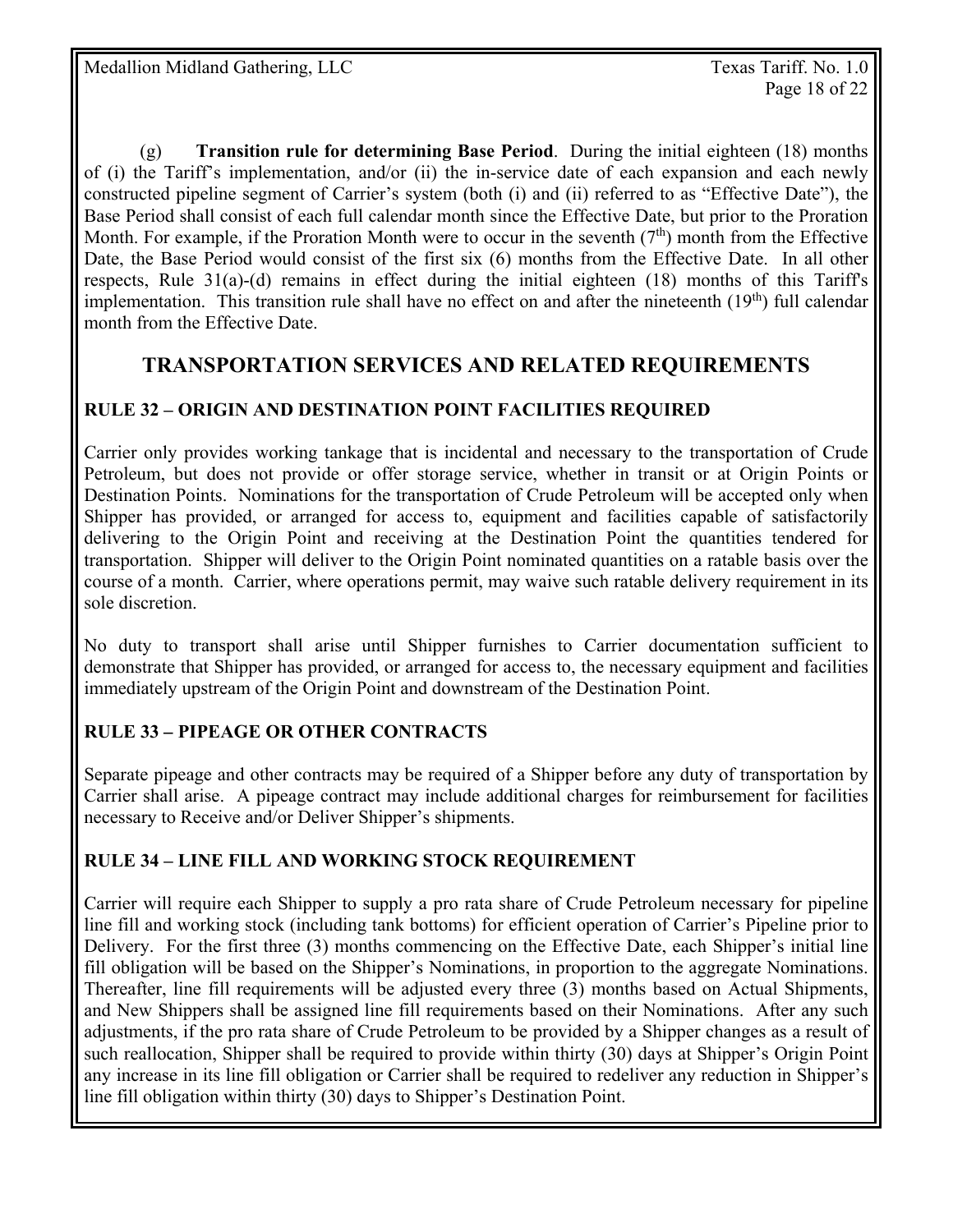Page 19 of 22

Except for the periodic adjustments in line fill requirements provided for above, Crude Petroleum provided by a Shipper for this purpose may be withdrawn from the pipeline only after shipments have ceased and if written notice to discontinue shipments through Carrier's Pipeline is received on or before the fifteenth  $(15<sup>th</sup>)$  day of the month preceding the last calendar month in which Shipper intends to ship. Such withdrawal shall be made by Carrier over a reasonable period, not to exceed twelve (12) months after such notice to discontinue shipments is received.

## **RULE 35 – DELIVERY AND DEMURRAGE**

After any shipment has arrived at the Destination Point, Carrier may begin Delivery at its current rate of pumping. Since Carrier does not own or operate storage or tankage facilities for Shipper storage purposes, it is essential that Shipper or its Consignee promptly accept any shipment offered for Delivery. A demurrage charge of \$0.01 per Barrel shall accrue for each day on which any part of said shipment offered for Delivery is not promptly taken by Shipper or its Consignee.

In the event that Shipper or its Consignee fail to promptly accept any shipment offered for Delivery or any portion thereof, then Carrier shall also have the right to divert, reconsign, or make whatever arrangements for disposition of the subject Crude Petroleum that it deems appropriate to clear its pipeline facilities, including the right to sell the subject Crude Petroleum at private or public sale. Carrier may be a purchaser at any such sale. From the proceeds of any such sale, Carrier may pay itself all transportation and other charges and expenses in caring for and maintaining the subject Crude Petroleum and the costs of sale, and the balance shall be held for whomsoever may be lawfully entitled thereto.

#### **RULE 36 – EVIDENCE OF RECEIPTS AND DELIVERIES**

The Receipt and Delivery shall be evidenced, in each instance, by a statement showing the quantities Received or Delivered as the case may be, temperature, basic sediment, and water, and any other data essential to the determination of quantity.

## **RULE 37 – RATES APPLICABLE**

Crude Petroleum accepted for transportation shall be subject to the rates in effect on the date of Receipt by Carrier, irrespective of the date of Tender.

## **RULE 38 – PAYMENT OF TRANSPORTATION AND OTHER CHARGES**

Transportation and all other lawful charges will be collected on the basis of net quantity of Crude Petroleum Received at the Origin Point. Shipper shall be responsible for payment of transportation and all other charges applicable to the shipment, and at the discretion of Carrier, may be required to prepay such charges or furnish guaranty of payment to Carrier. Shipper shall be responsible for the payment of all royalties, overriding royalties, production payments, and other similar amounts due in respect of such Crude Petroleum. Carrier shall deliver an invoice to Shipper on or before the tenth  $(10<sup>th</sup>)$  business day of each month setting forth the amount due under the terms of this Tariff. Shipper shall pay on or before the later of the twentieth  $(20<sup>th</sup>)$  business day of the month or ten  $(10)$  business days following the date of receipt of an invoice from Carrier for the immediately preceding month, if applicable, the amount due as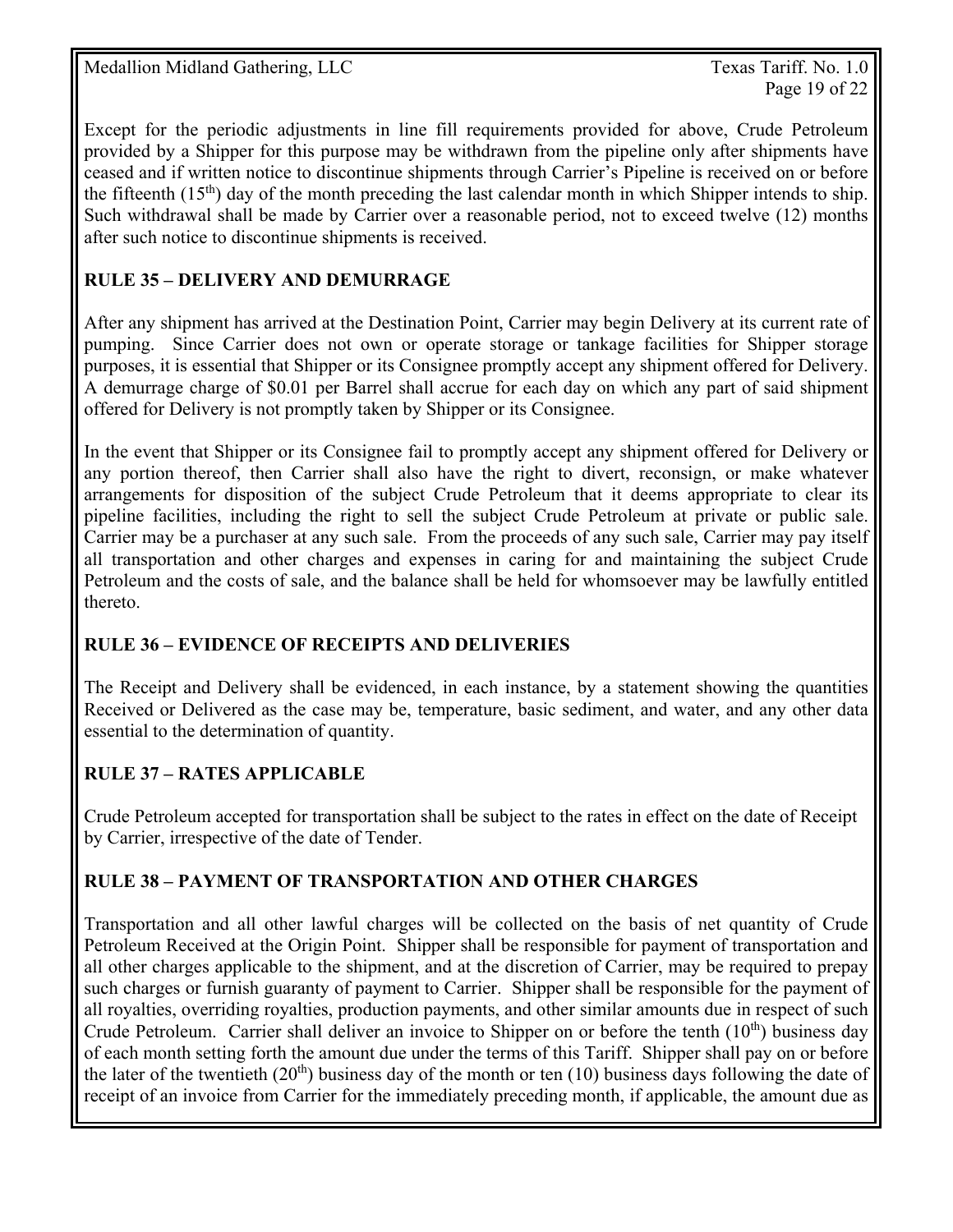set forth on the invoice, except as disputed in good faith by Shipper, in which event Shipper shall only pay the undisputed portion of such amount in such invoice until such time as the dispute is resolved.

Carrier shall have a lien on all Crude Petroleum in its possession belonging to Shipper to secure the payment of all unpaid charges due by such Shipper, and may withhold such Crude Petroleum from Delivery until all of such unpaid charges shall have been paid. If any charge remains unpaid after the due date specified in Carrier's invoice, then such amount shall bear interest from the day after the date of the invoice until paid, calculated at an annual rate equivalent to one hundred and twenty-five percent (125%) of the prime rate of interest, as of the date of Carrier's invoice, charged by the Citibank N.A. of New York, New York, for ninety (90) day loans made to substantial and responsible commercial borrowers or the maximum rate allowed by law, whichever is the lesser.

If said charges shall remain unpaid five (5) days after the time that may be fixed for Delivery as provided for below or, in the absence of unpaid charges, when there shall be failure to take the Crude Petroleum at the Destination Point as provided in these rules and regulations, Carrier may, by an agent, sell said Crude Petroleum at public auction for cash on any day not a Sunday or legal holiday, and not less than forty-eight (48) hours after publication of notice, in a daily newspaper, of the time and place of such sale and the quantity of Crude Petroleum to be sold. Carrier may be a bidder and purchaser at such sale. Out of the proceeds of said sale, Carrier may pay itself all transportation and any other lawful charges, expense of notice, advertisement, sale, and other necessary expense, and of caring for and maintaining the Crude Petroleum, and the net balance shall be held without interest for whomsoever may be lawfully entitled thereto; if the proceeds of said sale do not cover all expenses incurred by Carrier, Shipper and/or Consignee are liable to Carrier for any deficiency.

In addition to all other liens, statutory or otherwise, to which Carrier is entitled and unless the following grant is expressly prohibited by the terms of one or more security agreements or credit agreements creating prior, perfected security interests in the hereinafter-defined Collateral, Shipper hereby grants to Carrier a first priority, continuous, and continuing security interest in all of the following, whether now or hereafter existing or acquired, as collateral for the prompt and complete payment and performance of Shipper's Obligations (as defined below): (i) all Crude Petroleum accepted by Carrier for transportation, terminalling, or otherwise while in the possession of Carrier; (ii) all other property of Shipper now in the possession of and at any time and from time to time hereafter delivered to Carrier or its agents but only while in the possession of Carrier; and (iii) all of Shipper's pre-payments, deposits, balances, and credits with, and any of its claims against, Carrier, at any time existing. The property described or referred to in subsections (i) through (iii) above is collectively referred to as the "Collateral". This grant secures the following (collectively, the "Obligations"): (i) all antecedent, current and future transportation, terminalling, special, ancillary, and other lawful charges arising under or related to this Tariff or the contracts entered into in connection with this Tariff; (ii) the repayment of any amounts that Carrier may advance or spend for the maintenance, storage, or preservation of the Collateral; (iii) all amounts owed under any modifications, renewals or extensions of any of the foregoing obligations; and (iv) all other amounts now or in the future owed by Shipper to Carrier, whether or not of the same kind or class as the other obligations owed by Shipper to Carrier. Shipper authorizes Carrier to file such financing statements or other documents necessary to perfect and maintain the security interest herein granted.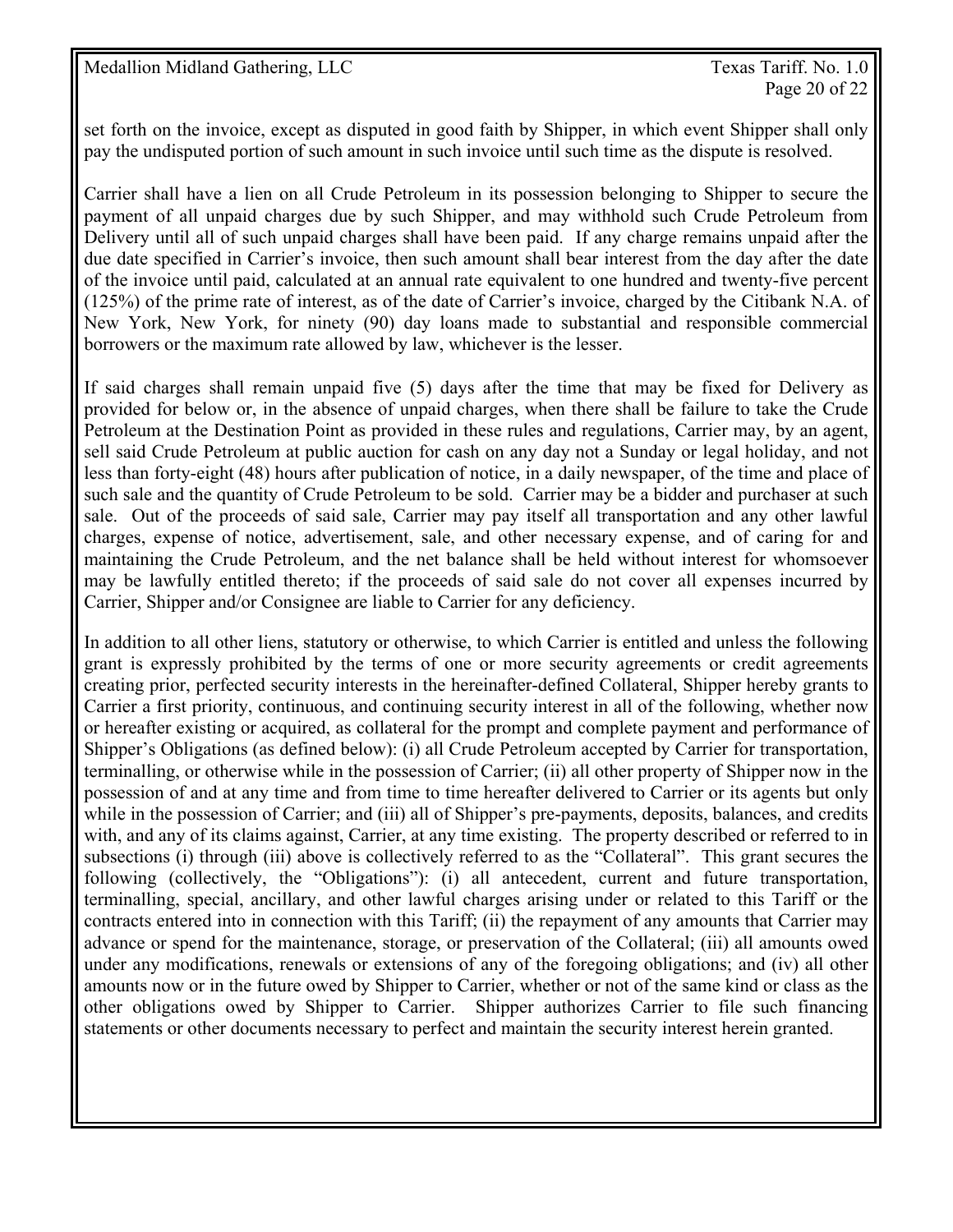### **RULE 39 – CHARGES FOR SPILL COMPENSATION ACTS AND REGULATIONS**

In addition to the transportation charges and all other charges accruing on Crude Petroleum accepted for transportation, a per Barrel charge will be assessed and collected in the amount of any tax, fee, or other charge levied against Carrier in connection with such a commodity, pursuant to any Federal, State, or local act or regulation which levies a tax, fee, or other charge on the Receipt, Delivery, transfer, or transportation of such commodities within their jurisdiction for the purpose of creating a fund for the prevention, containment, cleanup, and/or removal of spills and/or the reimbursement of persons sustaining loss therefrom. If such a tax, fee, or other charge is levied against Carrier, Carrier shall file with the RRC to place into effect a per Barrel rate to recover such tax, fee, or other charge. Carrier shall be under no obligation to contest or protest on behalf of Shipper or its Consignee the legality of such tax, fee, levy or other charges.

# **LIABILITY AND CLAIMS**

#### **RULE 40 – DUTY OF CARRIER**

Carrier shall transport and Deliver the quantity of Crude Petroleum accepted for transportation (less the appropriate deductions), with reasonable diligence, considering the quantity of Crude Petroleum, the distance of transportation, the safety of operation, and other material factors.

#### **RULE 41 – LIABILITY OF CARRIER**

 (a) Except where caused by the gross negligence of Carrier, Carrier shall not be liable or responsible to any party for any delay, damage, or loss, whether to property or person, including fines or penalties, resulting from any cause while Carrier is in possession or control of such Shipper's Crude Petroleum, including the breakdown of the facilities of Carrier's Pipeline.

 (b) If damage or loss to Crude Petroleum results from any cause other than the gross negligence of Carrier while Carrier is in possession or control of such Crude Petroleum, then Carrier may apportion the cost of such damage or loss on a pro rata basis among all Shippers. Each Shipper's share of such cost shall be determined by Carrier based on the proportion of the quantity of Shipper's Crude Petroleum in the possession of Carrier on the date of such loss to the total quantity of Crude Petroleum in the possession of Carrier on the date of such loss. Carrier shall be obligated to deliver only that portion of the Crude Petroleum remaining after such deduction.

 (c) NOTWITHSTANDING ANYTHING TO THE CONTRARY IN THIS TARIFF, IN NO EVENT SHALL CARRIER BE LIABLE OR RESPONSIBLE TO ANY SHIPPER, ITS AFFILIATES, SUCCESSORS IN INTEREST, BENEFICIARIES OR ASSIGNEES, FOR ANY CONSEQUENTIAL, INCIDENTAL, INDIRECT, SPECIAL, OR PUNITIVE DAMAGES, OR FOR LOSS OF PROFITS OR REVENUES, THAT ARISE IN RELATION TO THE TRANSPORTATION OF CRUDE PETROLEUM UNDER THIS TARIFF, REGARDLESS OF WHETHER SUCH CLAIM ARISES UNDER OR RESULTS FROM CONTRACT, TORT, OR STRICT LIABILITY.